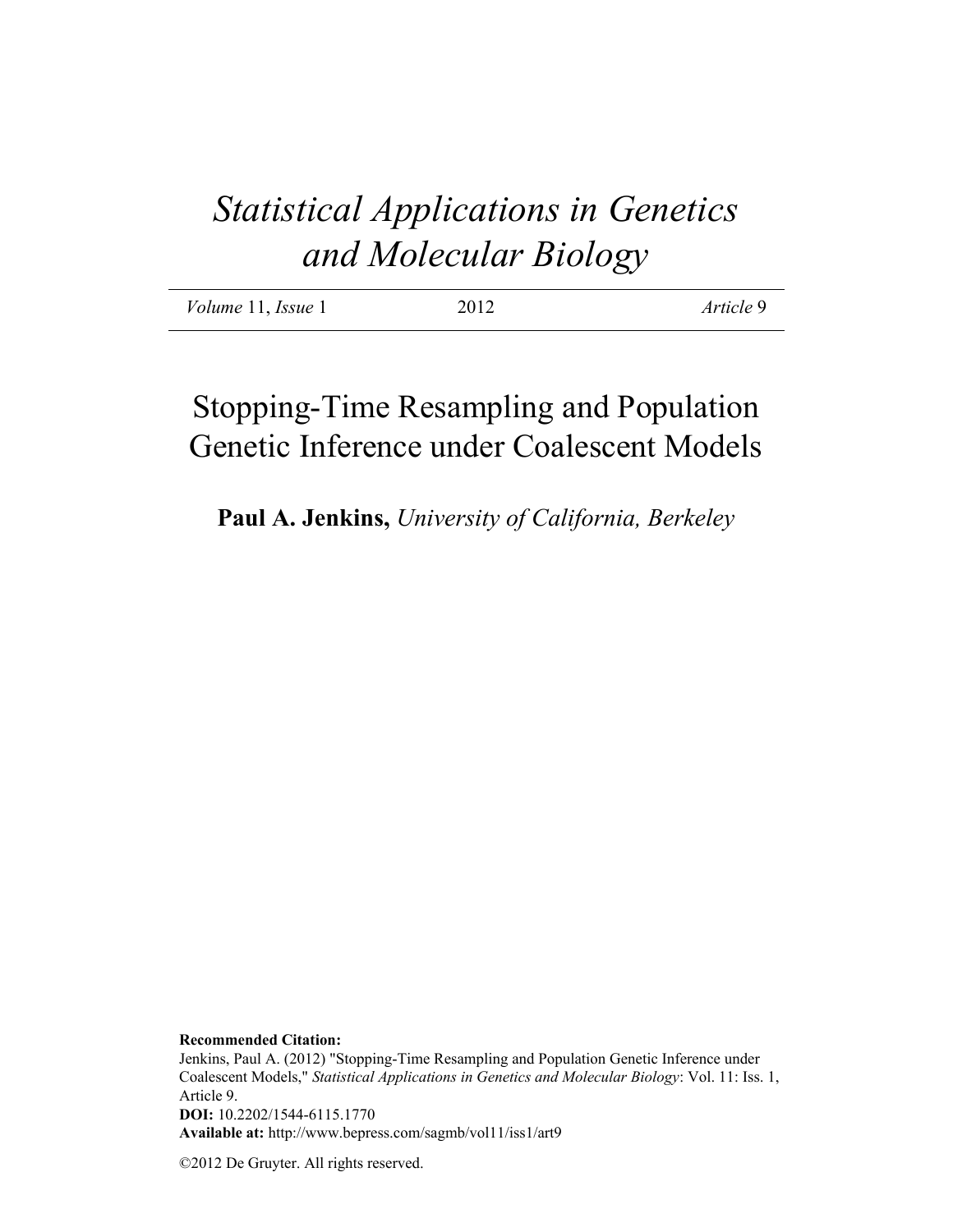# Stopping-Time Resampling and Population Genetic Inference under Coalescent Models

Paul A. Jenkins

#### **Abstract**

To extract full information from samples of DNA sequence data, it is necessary to use sophisticated model-based techniques such as importance sampling under the coalescent. However, these are limited in the size of datasets they can handle efficiently. Chen and Liu (2000) introduced the idea of *stopping-time resampling* and showed that it can dramatically improve the efficiency of importance sampling methods under a finite-alleles coalescent model. In this paper, a new framework is developed for designing stopping-time resampling schemes under more general models. It is implemented on data both from infinite sites and stepwise models of mutation, and extended to incorporate crossover recombination. A simulation study shows that this new framework offers a substantial improvement in the accuracy of likelihood estimation over a range of parameters, while a direct application of the scheme of Chen and Liu (2000) can actually diminish the estimate. The method imposes no additional computational burden and is robust to the choice of parameters.

**KEYWORDS:** coalescence, importance sampling, resampling, infinite sites

**Author Notes:** This research benefitted from the helpful comments of Jotun Hein, Chris Holmes, Rune Lyngsø, Yun Song, and Carsten Wiuf. Above all, I thank my DPhil supervisor Bob Griffiths for his guidance. The work was carried out as a member of the University of Oxford Life Sciences Interface Doctoral Training Centre, funded by the EPSRC, and completed at the University of California, Berkeley, supported in part by an NIH grant R01-GM094402.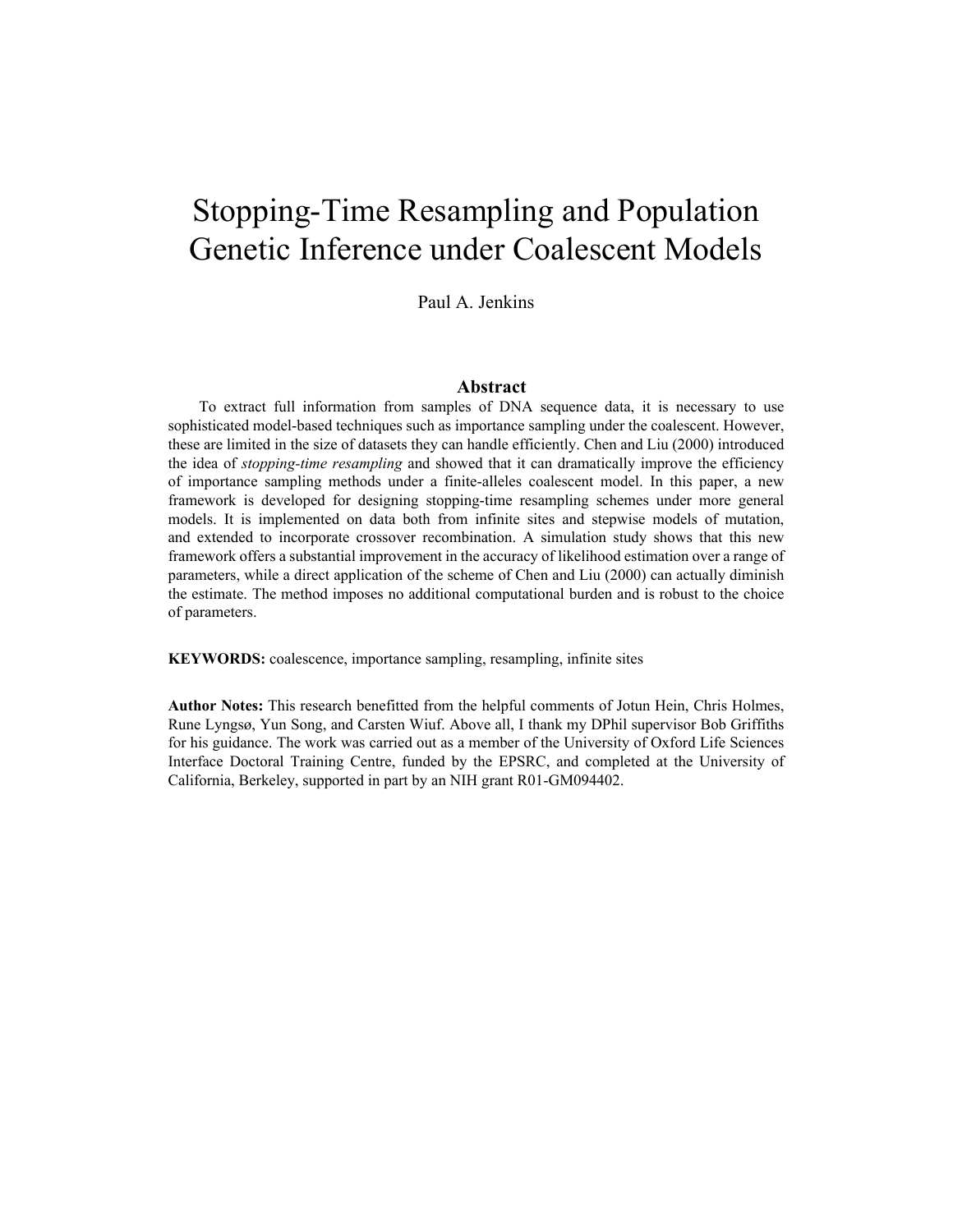# **1 Introduction**

Central to many applications in population genetic analyses is the problem of computing the likelihood of a sample of genetic data. To capture the full complexity of forces that shaped the patterns we see in contemporary samples, models of reproduction should incorporate the effects of genetic drift, mutation, recombination, selection, and so on. However, computing such likelihoods remains intractable for samples of moderate size, even under the simplifying coalescent limit. To deal with this, researchers have applied a number of computationally-intensive Monte Carlo techniques to a variety of coalescent-based models; these techniques include rejection algorithms (Tavaré, Balding, Griffiths, and Donnelly, 1997, Beaumont, Zhang, and Balding, 2002), importance sampling (Griffiths and Marjoram, 1996, Stephens and Donnelly, 2000, Fearnhead and Donnelly, 2001, De Iorio and Griffiths, 2004, De Iorio, Griffiths, Leblois, and Rousset, 2005, Griffiths, Jenkins, and Song, 2008, Hobolth, Uyenoyama, and Wiuf, 2008, Jenkins and Griffiths, 2011), and Markov chain Monte Carlo (Kuhner, Yamato, and Felsenstein, 2000, Wilson, Weale, and Balding, 2003, Hey and Nielsen, 2004, Wang and Rannala, 2008). These methods typically compute the full-likelihood of the data or an approximation thereof. As a wealth of new genetic data is being discovered, full-likelihood methods are also becoming limited. One solution is to seek even simpler models under which inference is tractable (e.g. Paul and Song, 2010), but there is still a great need to improve the efficiency of full-likelihood methods, both because they can be used as a gold standard for evaluating the performance of approximate methods (Paul and Song, 2010) and because approximate methods dispense with an interpretation of the genealogy associated with the data, which may be of direct interest.

The efficiency of sequential importance sampling (SIS) techniques can be improved by resampling; indeed, resampling is essential in the framework of sequential Monte Carlo (SMC) (Doucet and Johansen, 2011). Under the coalescent model, SIS proceeds by sampling genealogies consistent with the observed data according to a *proposal distribution*. Provided such genealogies can be reconstructed in parallel, resampling methods can be applied. Reconstruction is halted at some fixed time, and a resampling algorithm then duplicates those partially reconstructed genealogies which are 'promising' and discards those which are not. In principle, this ought to guide reconstruction towards genealogies with higher posterior probability given the observed data, as estimated by their current SIS weight, thus improving the Monte Carlo estimate of the likelihood. Although this scheme is standard in SMC, resampling can in fact be detrimental when applied to the coalescent model, since the current SIS weight is a poor predictor of final SIS weight in this setting (Fearnhead, 2008). Chen and Liu (2000) and Chen, Xie, and Liu (2005) showed that a clever remedy is to resample not at fixed times but at *stop-*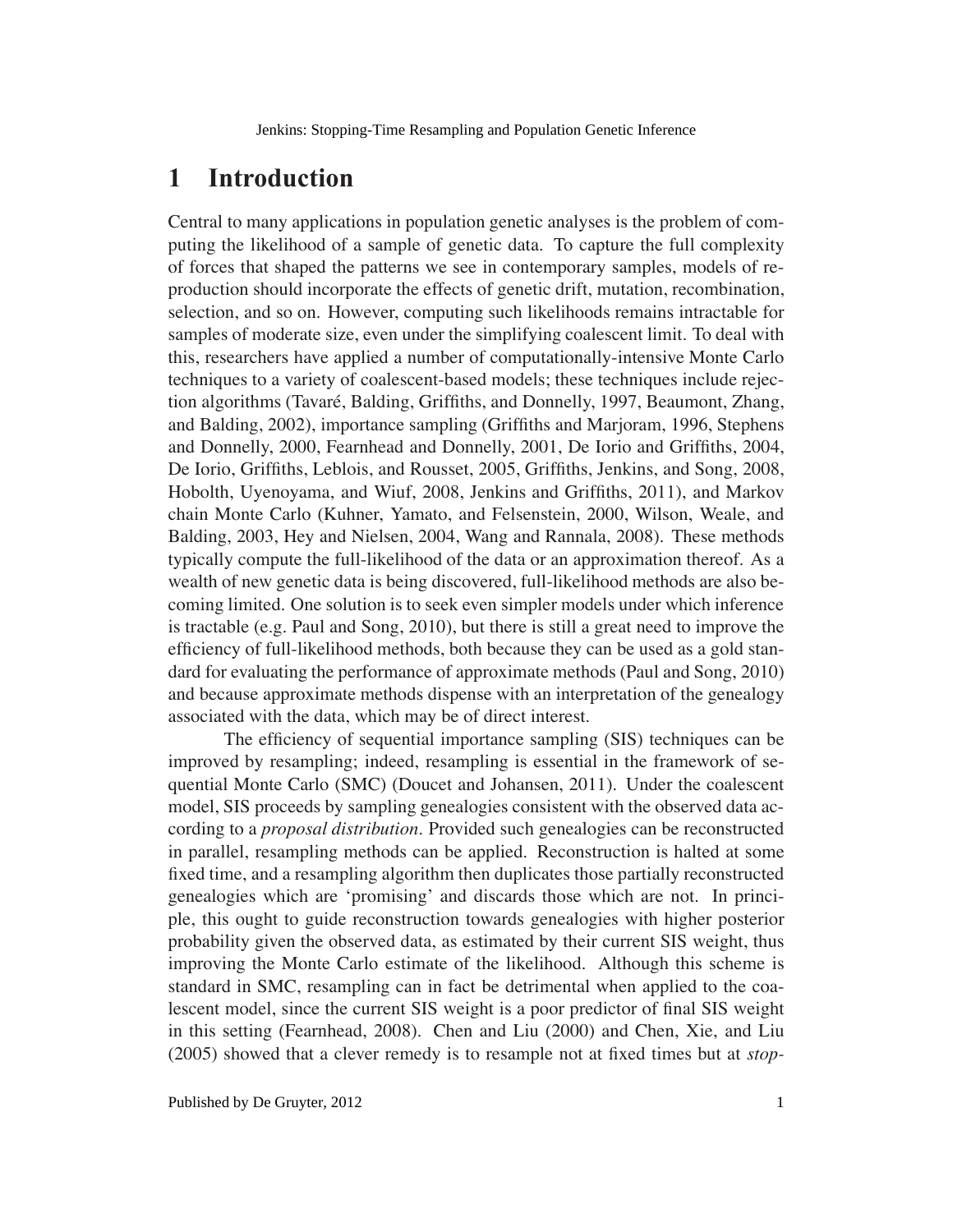*ping*-times. A judicious choice of stopping-time makes the comparison between partially-reconstructed genealogies more meaningful. Chen et al. (2005) illustrate their method by applying it to genetic data from a fully linked locus under a finitealleles model.

Unfortunately, extending the method of Chen et al. (2005) to more general coalescent models is not straightforward. As is shown in this paper, applying their stopping-time resampling method to data generated under other models of mutation can actually be detrimental to Monte Carlo estimation. In this paper a new framework is introduced for designing stopping-times applicable to more general coalescent models. The method is illustrated by incorporating both infinite sites and stepwise models of mutation, as well as crossover recombination. I perform a simulation study in order to quantify the improvement resulting from the new method and also to investigate the effect of choice of tuning parameter *B* (defined below). Finally, I briefly discuss how the problems we encounter under the coalescent model might also arise for other problems in which SIS is used.

# **2 Population genetic inference**

### **2.1 The coalescent**

Throughout we will assume the standard, neutral, coalescent model, which may be obtained as follows. Suppose haplotypes are sampled from a large, stationary, randomly mating population of diploid effective size *N*. Reproduction occurs in discrete generations. Haplotypes composing the present generation are formed by sampling a parent uniformly at random; with probability  $1 - u$  the inherited allele is identical to the parent, otherwise it differs by a mutation occurring under some specified model of allelic changes. For concreteness we will focus on the *infinite sites* model: A haplotype is idealized as a unit interval [0,1], and a mutation event occurs at a random site never previously mutant, which can be encapsulated by assigning a Uniform[0,1] random variable to the location of the mutation. The haplotype is specified by the list of locations of mutant alleles that it carries. Crossover recombination can be incorporated by saying that with probability 1−*r* a haplotype inherits its alleles from a single parent in this manner, otherwise a recombination event occurs at a random breakpoint. Then the alleles to the left and to the right of this breakpoint are inherited independently by sampling two parents uniformly at random from the previous generation.

Take the usual diffusion limit in which the population mutation and recombination parameters  $\theta = 4Nu$  and  $\rho = 4Nu$  are held fixed as  $N \rightarrow \infty$ , and rescale time in units of 2*N* generations. A random sample  $\mathscr{D}$  of *n* haplotypes can be drawn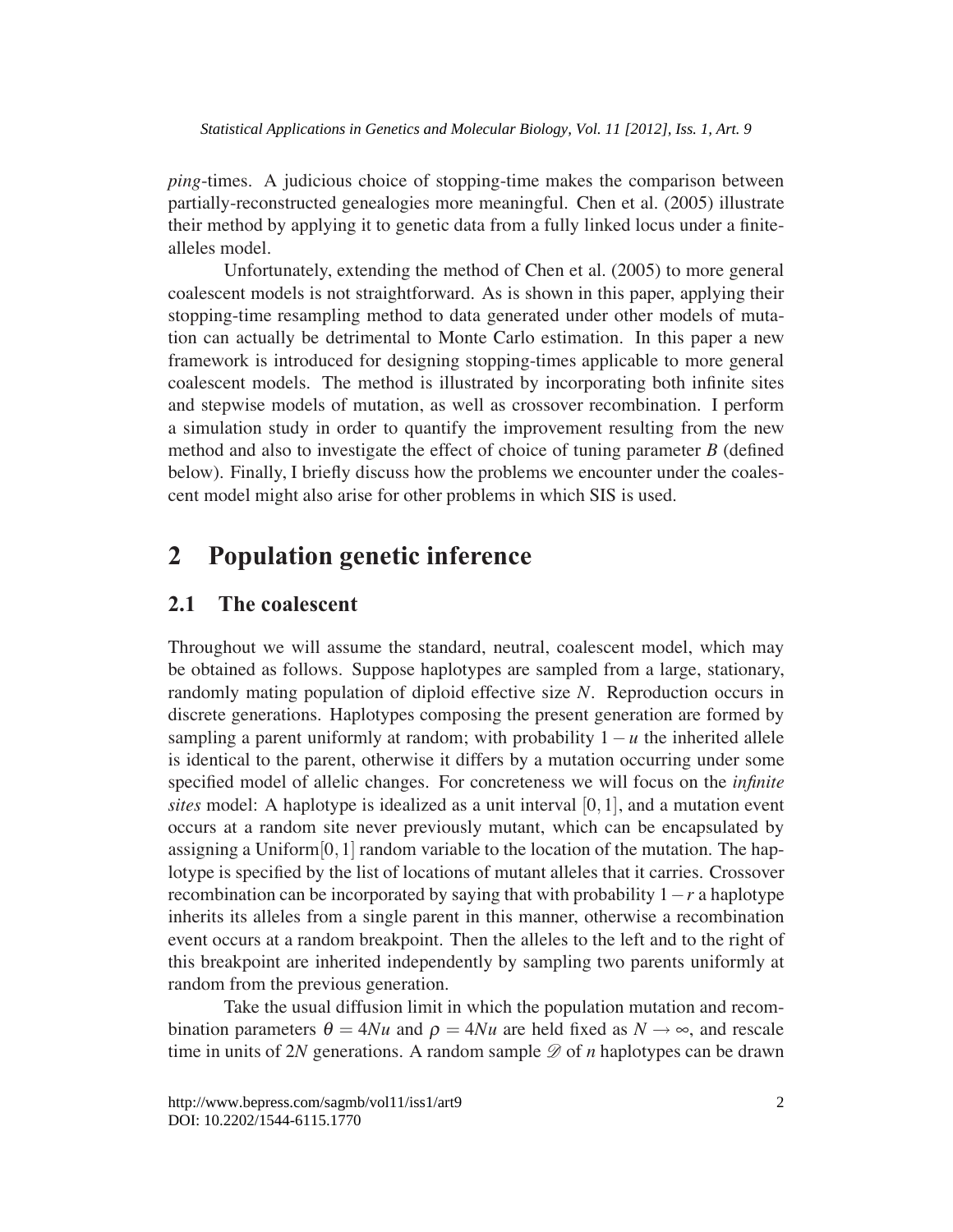from this model by picking *n* haplotypes from the present and tracing their ancestral lineages back in time until we reach a most recent common ancestor (MRCA) for every position along the haplotype. On the coalescent timescale, backwards in time each pair of lineages coalesces to find a common ancestor at rate 1, each lineage mutates at rate  $\theta/2$ , and each lineage recombines at rate  $\rho/2$ . When a recombination occurs, a lineage splits into two going backwards in time. The resulting genealogy is a random *ancestral recombination graph* (ARG) (Griffiths and Marjoram, 1996), embedded in which is a coalescent tree for each position along the haplotype. The ARG determines the allelic states at the leaves, which in turn specifies the configuration  $\mathscr D$  of our sample. By taking a slice of the ARG at a fixed time between each coalescence, mutation, and recombination event, we also specify a sequence  $\mathcal{H} = (H_0, H_{-1}, \ldots, H_{-m})$  of successive configurations going back in time. The sequence proceeds from the present-day sample,  $H_0 = \mathcal{D}$ , back to a grand MRCA of the sample *H*−*<sup>m</sup>* comprised of a single haplotype carrying no mutant alleles. When branch lengths between events are not recorded and lineages are labelled by the present-day samples to which they are ancestral, each ARG determines a sequence  $H$  and vice versa. This notation follows Stephens and Donnelly (2000).

### **2.2 Sequential importance sampling (SIS)**

The ARG associated with a given dataset is of course unobserved, and to compute the likelihood we must sum over all ARGs that could have given rise to the data. The state space of such ARGs is vast, and it is this that motivates the Monte Carlo approach. For parameters  $\Psi = (\theta, \rho)$ , a naïve Monte Carlo estimate of the likelihood is:

$$
L(\Psi) = p(\mathcal{D}; \Psi) = \sum_{\mathcal{H}} p(H_0 = \mathcal{D} \mid \mathcal{H}) p(\mathcal{H}; \Psi) \approx \frac{1}{M} \sum_{j=1}^{M} p(H_0^{(j)} = \mathcal{D} \mid \mathcal{H}^{(j)}).
$$
 (1)

Here,  $p(H_0 = \mathcal{D} \mid \mathcal{H})$  is an indicator for whether the ARG  $\mathcal{H}$  gives rise to the configuration  $\mathscr{D}$ , and  $(\mathscr{H}^{(1)}, \ldots, \mathscr{H}^{(M)})$  is a sample of ARGs drawn from the coalescent prior  $p(\mathcal{H}; \Psi)$ . This approach is doomed since, even for samples of moderate size, the overwhelming majority of draws  $\mathcal{H}^{(j)}$  will not give rise to the observed data and the Monte Carlo estimate is 0 (Stephens and Donnelly, 2000).

Importance sampling is an alternative that can guarantee each draw is compatible with  $\mathscr{D}$ , and can be used to try to sample ARGs of high posterior probability via a user-specified *proposal distribution*. Furthermore, it is useful to specify the IS proposal distribution *sequentially*; that is, we write: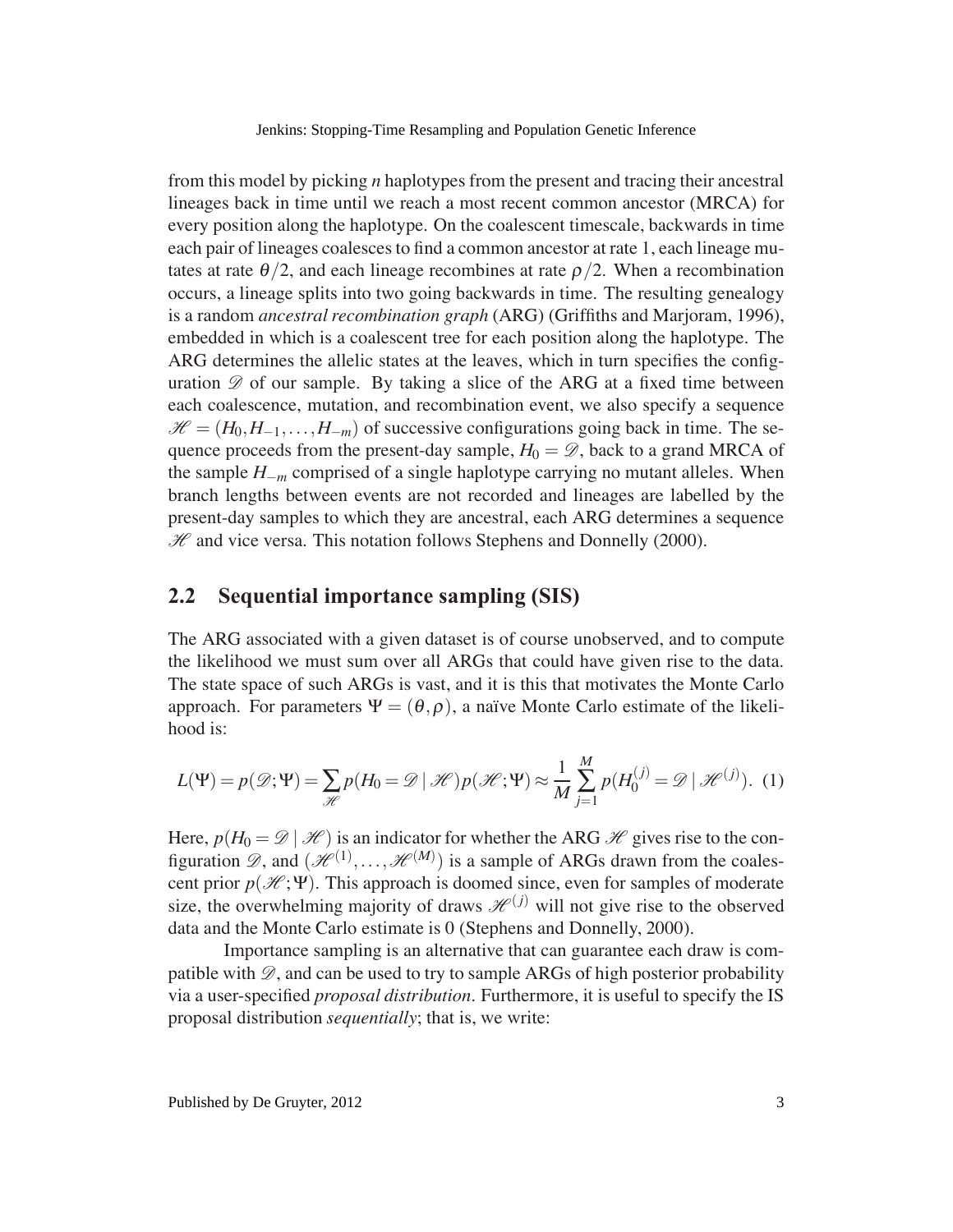*Statistical Applications in Genetics and Molecular Biology, Vol. 11 [2012], Iss. 1, Art. 9*

$$
p(\mathcal{D}; \Psi) = \sum_{\{H_{-1}\}} p(H_0 | H_{-1}) p(H_{-1}) = \sum_{\{H_{-1}\}} \frac{p(H_0 | H_{-1})}{q(H_{-1} | H_0)} q(H_{-1} | H_0) p(H_{-1})
$$
  
\n
$$
= \dots = \mathbb{E} \left[ \frac{p(H_0 | H_{-1}) \dots p(H_{-m+1} | H_{-m})}{q(H_{-1} | H_0) \dots q(H_{-m} | H_{-m+1})} p(H_{-m}) \right]
$$
  
\n
$$
\approx \frac{1}{M} \sum_{j=1}^{M} \prod_{k=1}^{m} \frac{p(H_{-k+1}^{(j)} | H_{-k}^{(j)})}{q(H_{-k}^{(j)} | H_{-k+1}^{(j)})}.
$$
 (2)

The first summation is over all possible previous configurations *H*−<sup>1</sup> that could have given rise to  $H_0 = \mathcal{D}$ . Iterating for  $p(H_{-1}), p(H_{-2})$ , and so on, we sum over all paths  $(H_{-1}, H_{-2},..., H_{-m})$  compatible with  $\mathscr{D}$ . (Dependence on  $\Psi$  is suppressed for convenience.) The summation is re-expressed as an expectation with respect to a *sequential proposal distribution q*(*H*−*<sup>k</sup>* | *H*−*k*+1): given a partially reconstructed genealogy back to a configuration  $H_{-k+1}$ , *q* specifies a distribution over the next event back in time among all possible coalescences, mutations, and recombinations. A Monte Carlo estimate of this expectation is then taken by drawing ARGs not from *p* but from *q*. The likelihood is estimated from the mean of the importance weights of each genealogy, where draw  $\mathcal{H}^{(j)}$  from *q* contributes an importance weight  $w_m^{(j)}$ defined by

$$
w_K^{(j)} = \prod_{k=1}^K \frac{p(H_{-k+1}^{(j)} \mid H_{-k}^{(j)})}{q(H_{-k}^{(j)} \mid H_{-k+1}^{(j)})}.
$$
 (3)

The final term,  $p(H_{-m})$ , does not appear in the last line of (2) because it is unity for the mutation models considered in this paper.

An efficient choice of *q* can make the variance of the estimate (2) considerably lower than that of (1). The optimal choice of  $q(\mathcal{H})$  is the posterior  $p(\mathcal{H} | \mathcal{D})$ (Stephens and Donnelly, 2000), but this is not known in general. There has been much research in the design of efficient proposal distributions (Stephens and Donnelly, 2000, Fearnhead and Donnelly, 2001, De Iorio and Griffiths, 2004, De Iorio et al., 2005, Griffiths et al., 2008, Hobolth et al., 2008, Jenkins and Griffiths, 2011).

### **2.3 Sequential importance resampling**

The set  $\{(H_0^{(j)}, H_{-1}^{(j)}, \ldots, H_{-m}^{(j)}): j = 1, \ldots, M\}$  can be constructed either serially or in parallel. Provided the resources are available to store each reconstruction, or *stream* (Liu and Chen, 1998), simultaneously, the latter approach can be advantageous. Intuitively, reconstructions that are doing badly can be discarded and replaced by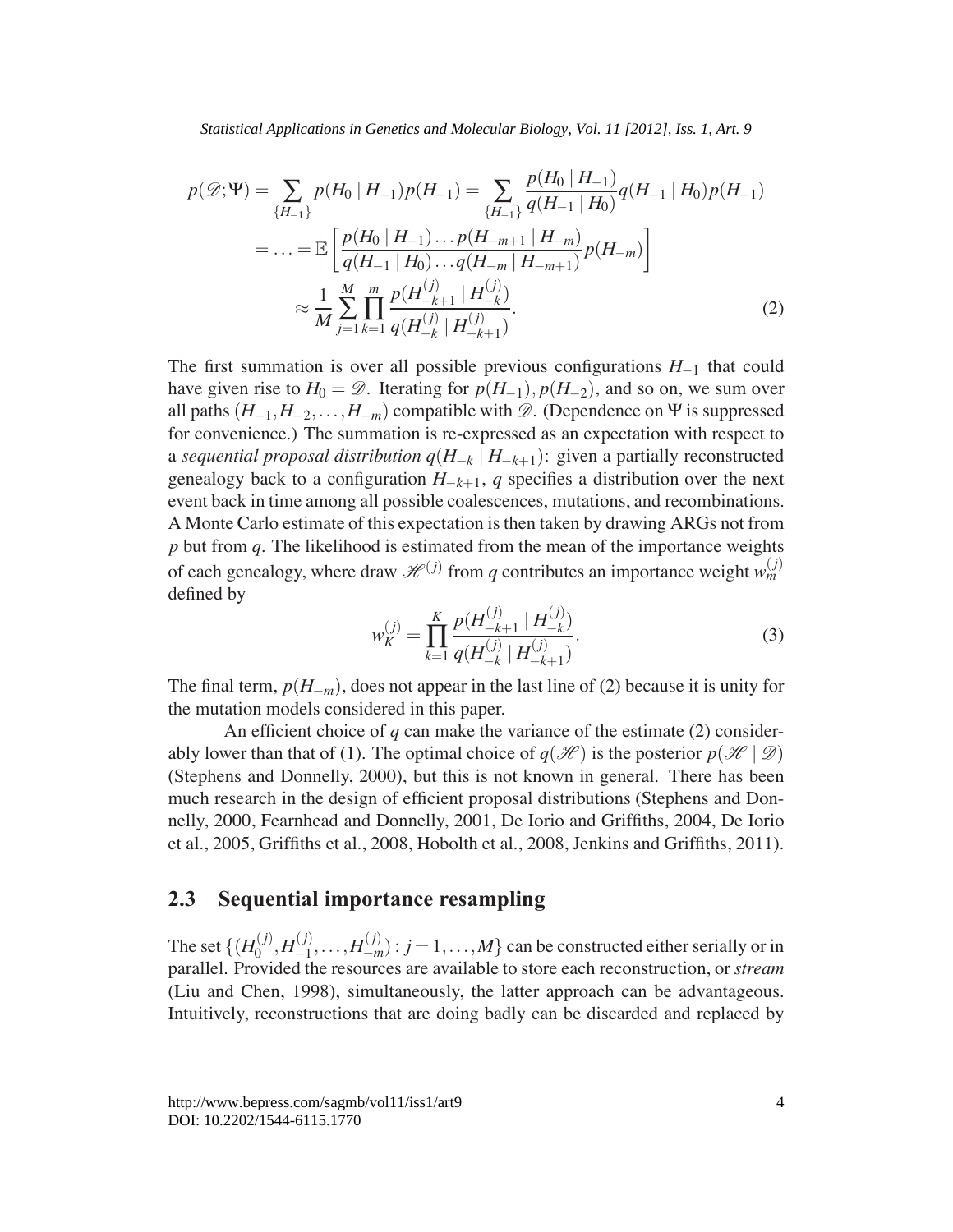duplicating those whose performance is currently superior. Suppose we have the partial reconstructions  $\{\mathcal{H}_K^{(j)} : j = 1, ..., M\}$  as far back as step *K*, where  $\mathcal{H}_K^{(j)} =$  $(H_0^{(j)},...,H_{-K}^{(j)})$  has current *SIS weight*  $w_K^{(j)}$  [equation (3)]. A vanilla resampling algorithm is:

- 1. Multinomially draw *M* new samples with replacement from  $\{\mathcal{H}_K^{(j)}: j =$ 1,...,*M*} specified by the probabilities  $\{a^{(j)} : j = 1, ..., M\}$ .
- 2. Set the weight of a stream resampled with probability  $a^{(j)}$  to be  $w_K^{(j)}/(Ma^{(j)})$ .

Typically one chooses  $a^{(j)} \propto w_K^{(j)}$ ; the performance of a stream is proportional to its current SIS weight. Step 2 of the algorithm ensures we properly account for the fact that only surviving streams are ultimately used in Monte Carlo estimation.

A number of improvements to this basic algorithm are available (for recent review see Doucet and Johansen, 2011). In particular:

- 1. Variation introduced as a consequence of multinomial resampling can be reduced without disrupting the expected number of resampled copies of each stream; alternatives include *systematic resampling* and *residual resampling*.
- 2. Resampling need not take place according to a deterministic schedule, say every *K* steps. An alternative, *dynamic* approach, is to resample only when the variation in the weights exceeds some threshold.
- 3. Resampling reduces the diversity of the current set of streams for an expected improvement at future steps. Thus, there is no gain in resampling at the final step, and we prohibit resampling here.

In this article we will use residual resampling (Liu and Chen, 1998) and a dynamic resampling schedule following Chen et al. (2005), by resampling only if the coefficient of variation of the SIS weights exceeds some threshold parameter  $B \ge 0$ . The idea here is that resampling is necessary when only a few streams become important to the likelihood estimate; we have some streams from a region of relatively high posterior probability with large SIS weights, and the remainder with weights effectively zero. Conversely, when the coefficient of variation of the SIS weights is low then the utility of each stream to the likelihood estimate is comparable, and resampling is unlikely to offer further improvement.

## **2.4 Stopping-time resampling**

The resampling algorithm as described above relies on the idea that the current SIS weight is in positive correlation with—and therefore a good predictor of—the final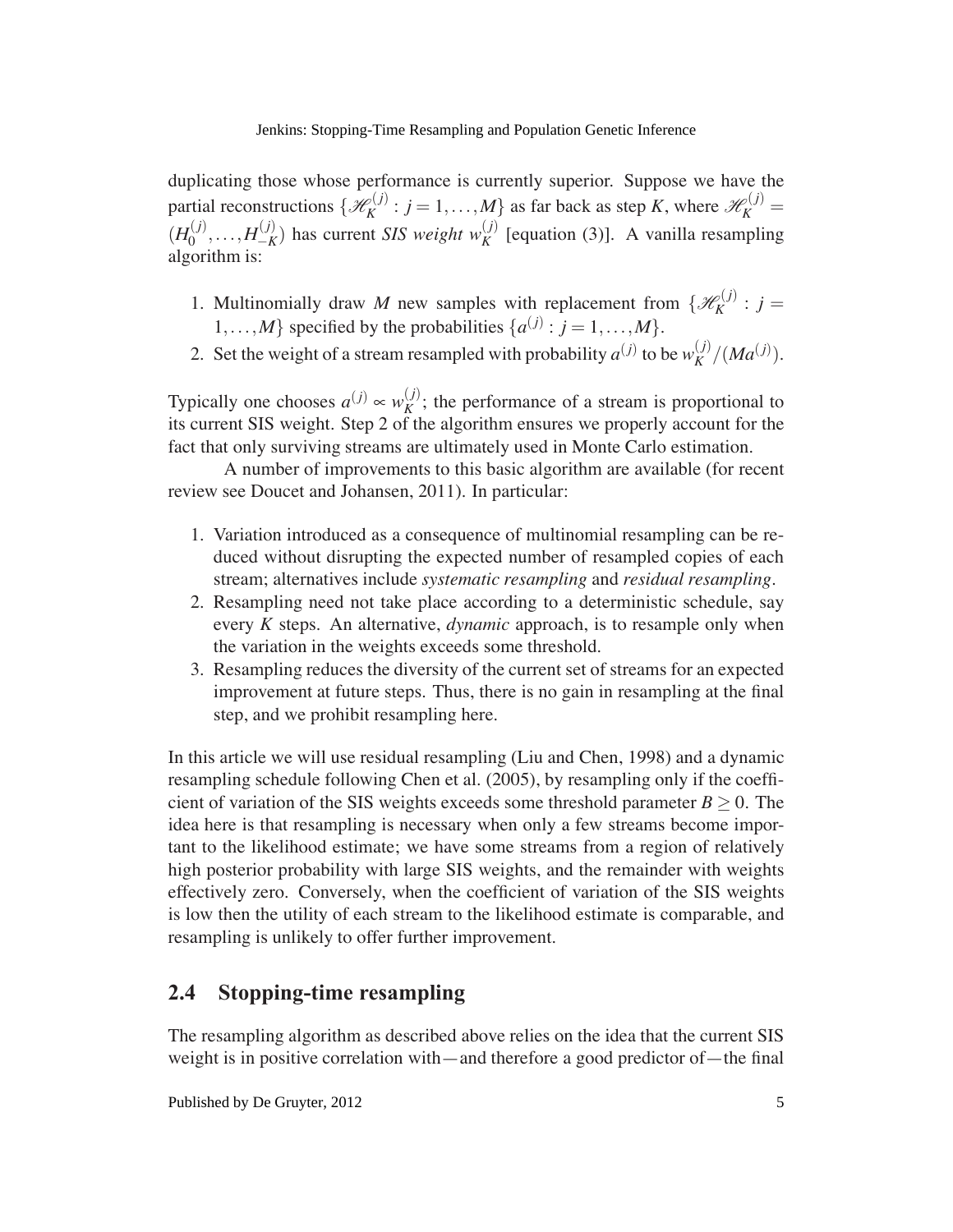SIS weight. In most SMC applications this is indeed the case, but for the coalescent model the correlation between current and final SIS weight may be weak or even negative (Fearnhead, 2008). One reason for this reduction is that at stage *K* a stream could have a low SIS weight because it is already quite close to the MRCA. The total number of steps *m* required by each stream is really a random quantity, and those streams destined to require fewer steps overall may be punished by a resampling algorithm that fails to take this into account. Chen and Liu (2000) and Chen et al. (2005) provide a way around this problem by showing that resampling can still be carried out when streams are allowed to proceed a varying number of steps before being compared by the resampling algorithm. A summary of the SIS procedure with dynamic resampling and general stopping-times  $T_1, T_2, \ldots$ , is as follows:

- 1. Set  $l = 0$ ,  $T_0 = 0$ , and  $w_0^{(j)} = 1$  for each  $j = 1, ..., M$ .
- 2. If the coefficient of variation of  $\{w_{T_l}^{(j)} : j = 1, ..., M\}$  exceeds *B* then apply the resampling algorithm described above.
- 3. For each *j*, continue to reconstruct the genealogy  $\mathcal{H}_{T_l}^{(j)}$  back in time according to the proposal distribution *q*(*H*−*<sup>k</sup>* | *H*−*k*+1) until we reach *k* = *Tl*+1, and compute  $w_{T_{l+1}}^{(j)}$ . Increment *l*.
- 4. If the streams have not yet reached their MRCA then go to step 2.
- 5. Estimate the likelihood with the sample mean  $\sum_{j=1}^{M} w_m^{(j)}/M$ .

For genetic data drawn from a nonrecombining locus under a finite-alleles model, Chen and Liu (2000) and Chen et al. (2005) suggest a more natural timescale for reconstruction to be the stopping-times  $T_1^C, T_2^C, \ldots, T_{n-2}^C$ , where

$$
T_l^{\mathcal{C}} := \inf \{ k \in \mathbb{N} : C_k^{(j)} \ge l \}, \quad l = 1, \dots, n-2,
$$
 (4)

and  $C_k^{(j)}$  is the number of coalescence events encountered by stream *j* after *k* steps. (Henceforth this choice of stopping-time is referred to as *stopping scheme* C, denoted by the superscript C.) By comparing streams only after they have encountered the same number of coalescence events, the SIS procedure with stopping-times (4) operates on a more natural timescale. Notice that the definition of stopping-times is independent of the choice of proposal distribution  $q$ , and can be designed without a particular *q* in mind. One should note, however, that a given stopping scheme will perform better with some proposal distributions than with others. For example, if we had access to the optimal proposal distribution then resampling under any stopping scheme cannot improve our estimate and will typically make it worse.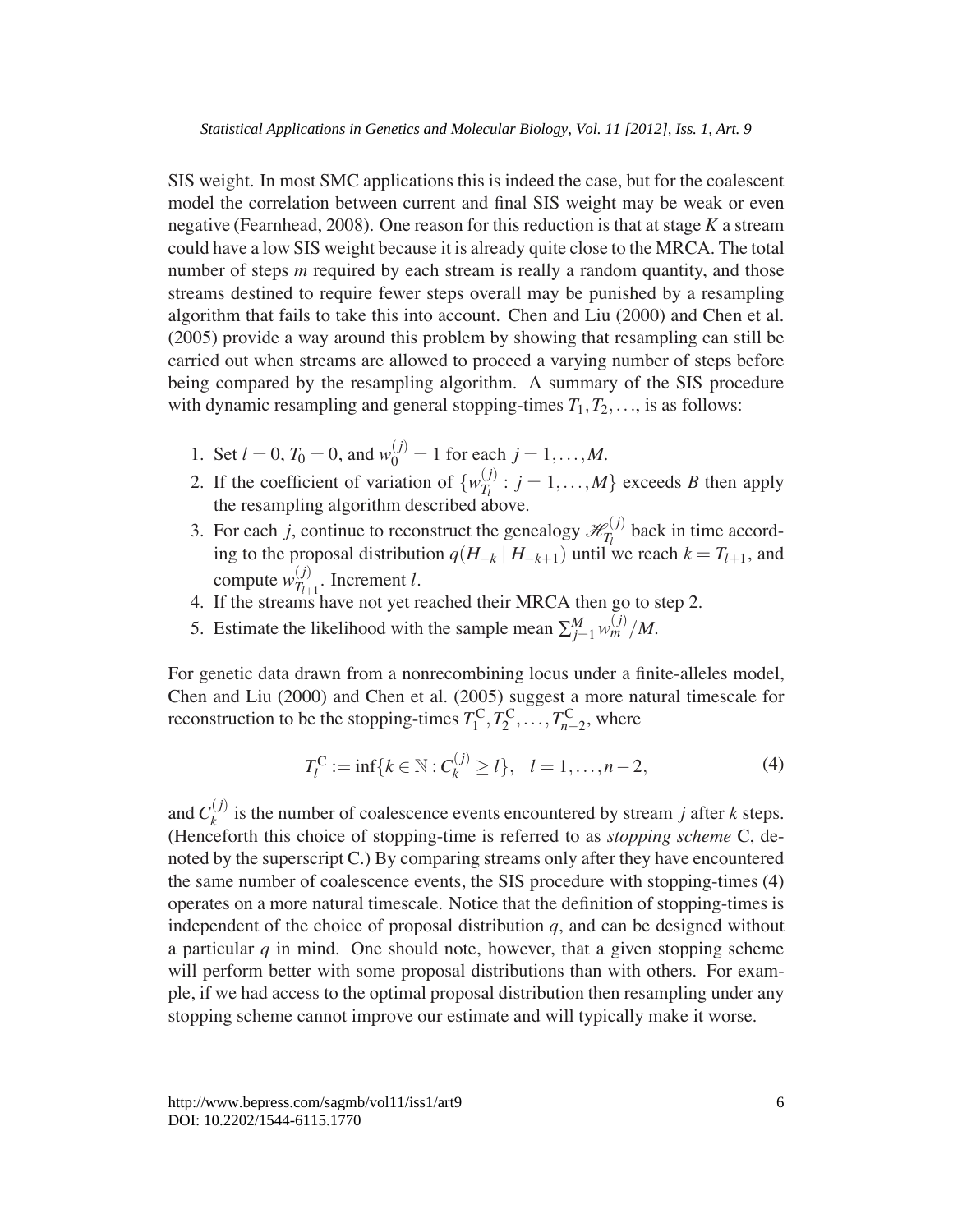

Figure 1: An example dataset,  $H_0$ , of four haplotypes with ten segregating sites (black dots). It is evolved back in time according to a given proposal distribution. Shown on the right are two possible configurations at the first stopping-time  $T_l^C$ .

## **3 A new stopping-time for sequence data**

Stopping-time resampling has been applied without success to data assumed to conform to the infinite sites model [Larribe (2003), also mentioned in preprints of Fearnhead and Donnelly (2001) and Hobolth et al. (2008)], suggesting that the number of coalescence events may not be the most effective timescale under this model. In fact, as is demonstrated below, this resampling scheme can perform rather worse than if resampling is not used at all. Some intuition for this is as follows.

In many SMC applications the (normalized) sequence of SIS weights is a martingale (Kong, Liu, and Hong, 1994), so we should expect the effect of 'bad' decisions taken by a stream to be propagated to the future. Thus, its current and future weight are in positive correlation, and resampling can intercept these poor streams early. I refer to this component of the effect on SIS weight as *extrinsic*. For the coalescent model there is also an extrinsic component: an example would be for *q* to propose recombination events when  $\rho$  is small and recombination events need not be invoked to explain the data. However, for the coalescent model there is also an *intrinsic* component to the SIS weight, which depends upon decisions that are in some sense unavoidable. Regardless of how a stream reconstructs a genealogy, there are some events it must propose in order for the resulting ARG to be compatible with the data. An example is the effect on the SIS weight caused by proposing a mutation event when such a mutation is required at least somewhere in the genealogical history. Suppose for example that  $\theta$  is small, so the prior probability of seeing a mutation under *p* is small and hence proposing a mutation event generally causes the SIS weight of a stream to be reduced. Importantly, a resampling algorithm could punish a stream for having proposed such a move, even though *every* stream will eventually have to do so. In this respect the intrinsic component of SIS weight *decreases* the correlation between its current and final value.

Our aim then should be to perform resampling in such a way that we compare only the extrinsic components of the SIS weights between streams. Stoppingtime resampling achieves this by running streams until their intrinsic components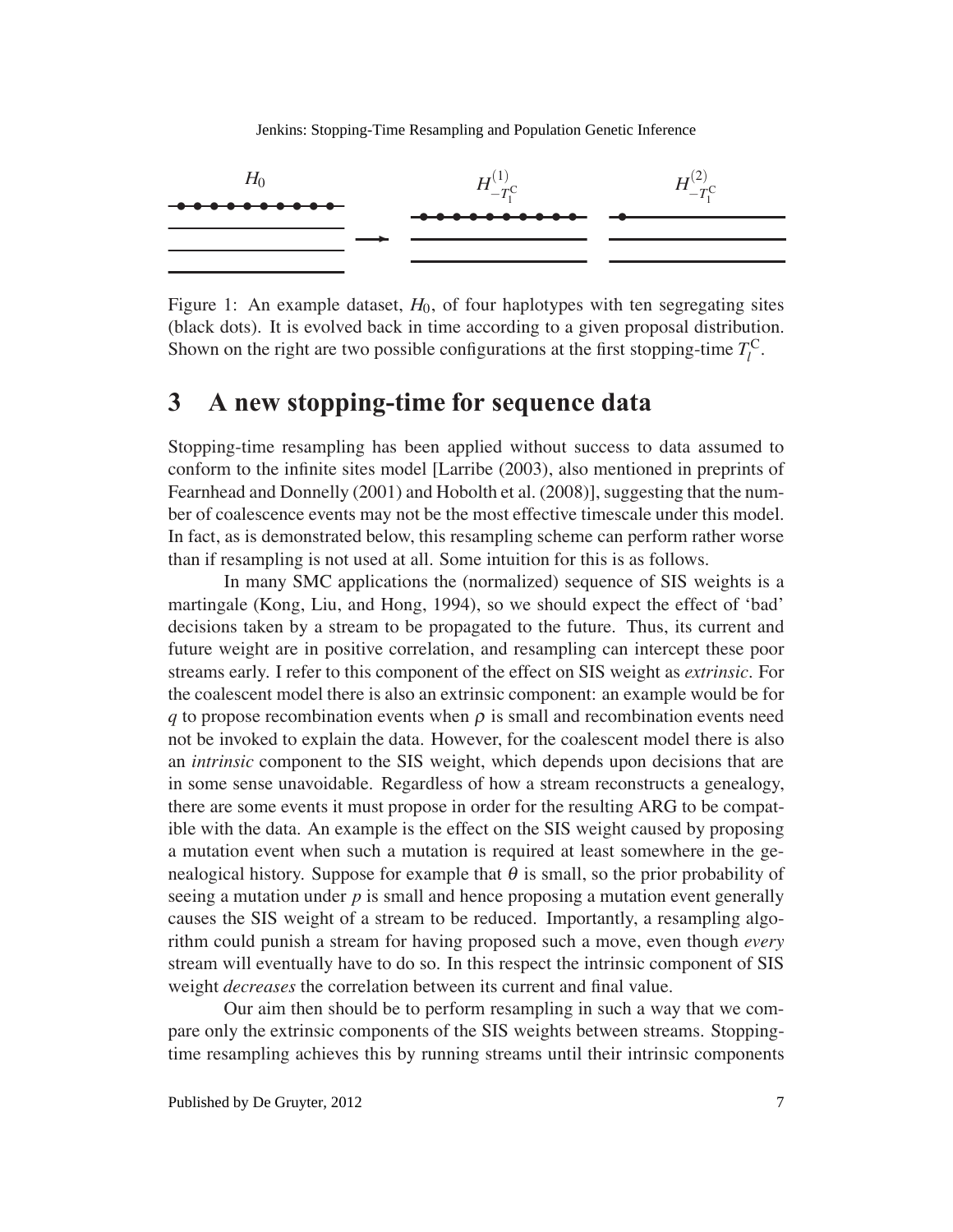| Stopping                    | Likelihood            | Standard              |                       | Relative Resampling |
|-----------------------------|-----------------------|-----------------------|-----------------------|---------------------|
| scheme                      | estimate              | error                 | error                 | events              |
| None                        | $3.83\times10^{-7}$   | $1.52\times10^{-9}$   | $3.40\times10^{-3}$   |                     |
| $\mathcal{C}_{\mathcal{C}}$ | $3.71 \times 10^{-7}$ | $8.61 \times 10^{-9}$ | $-2.90\times10^{-2}$  |                     |
| CM                          | $3.85 \times 10^{-7}$ | $1.06\times10^{-9}$   | $8.26 \times 10^{-3}$ | $\mathbf{z}$        |
| <b>SCM</b>                  | $3.82\times10^{-7}$   | $0.21\times10^{-9}$   | $4.15 \times 10^{-4}$ |                     |
| 'True' value                | $3.82\times10^{-7}$   | $4.61\times10^{-11}$  |                       |                     |

*Statistical Applications in Genetics and Molecular Biology, Vol. 11 [2012], Iss. 1, Art. 9*

Table 1: Likelihood estimates (at  $\theta = 1$ ,  $\rho = 0$ ) of the dataset shown in Figure 1 under various stopping schemes, together with standard errors and number of resampling events incurred. Estimates are based on  $M = 10^4$  runs with  $B = 1$ , except for the 'true' value which is based on  $M = 10^7$  runs with  $B = \infty$ . The 'true' value is used to estimate the relative errors.

are approximately equal. The stopping-times in (4) estimate this by the number of coalescence events encountered. Crucially, when a dataset conforms to the infinite sites model and exhibits*s* segregating sites, we know that there will be contributions to intrinsic weight from precisely *s* mutation events. Defining a stopping-time by the number of coalescence events ignores how many of these *s* hurdles each stream has overcome. A simple example is shown in Figure 1, for which stopping-time resampling under scheme C diminishes the accuracy of the likelihood estimate by an order of magnitude, compared to no resampling (Table 1). Of the two example configurations shown in Figure 1 at  $T_1^C$ , one is clearly much closer to the MRCA than the other, though the resampling algorithm does not use this information. Indeed, if mutation events tend to decrease the SIS weight then the configuration closer to the MRCA will tend to be *removed* by resampling.

### **3.1 Infinite sites mutation**

A simple correction to equation (4) is to count coalescence *or* mutation events, which will be denoted as scheme CM:

$$
T_l^{CM} := \inf\{k \in \mathbb{N} : C_k^{(j)} + M_k^{(j)} \ge l\}, \quad l = 1, \dots, n + s - 2,\tag{5}
$$

where  $M_k^{(j)}$  is the number of mutation events encountered by stream *j* after *k* steps. This is an improvement over C (Table 1), but (i) the total number of stoppingtimes is now fixed at  $n + s - 2$ , which may be large and cannot be adjusted; and (ii) more seriously, we should not expect coalescence and mutation events to have the same effect on the SIS weight. Why should a stream that has encountered three coalescence events be compared against one that has encountered, say, one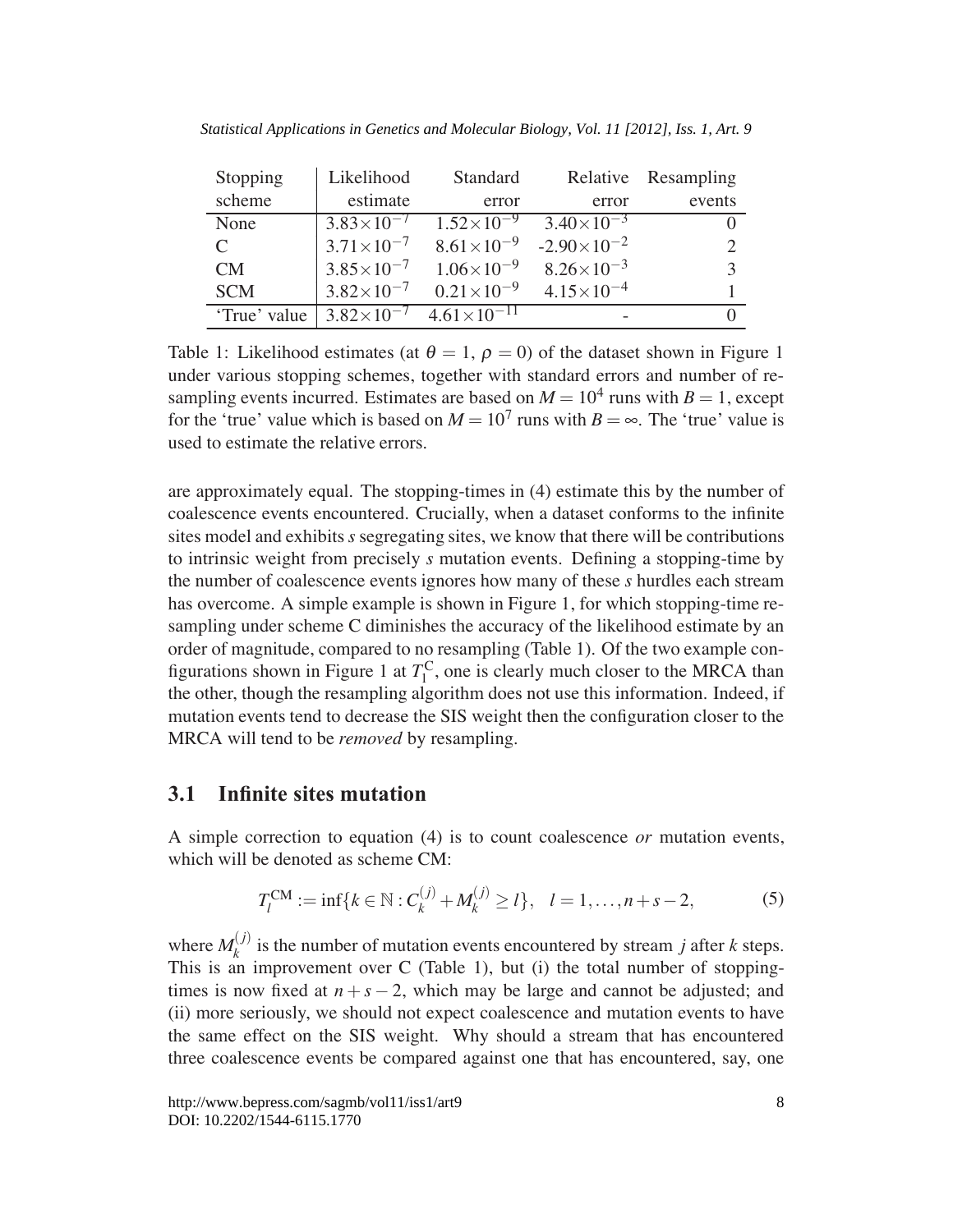coalescence and two mutations? To solve these problems we imbue the space of configurations with a pseudometric on partially reconstructed genealogies:

$$
d_{\text{SCM}}[H_{-k_i}^{(i)}, H_{-k_j}^{(j)}] := \nu \left[ |C_{k_i}^{(i)} - C_{k_j}^{(j)}| + \mu |M_{k_i}^{(i)} - M_{k_j}^{(j)}| \right],\tag{6}
$$

for fixed  $v, \mu > 0$ , and define a new stopping-time for stream *j* by

$$
T_l^{\text{SCM}} := \inf \{ k \in \mathbb{N} : d_{\text{SCM}}[H_{-k}^{(j)}, H_{-m}] \le d_{\text{SCM}}[H_0, H_{-m}] - l \}. \tag{7}
$$

This is a scaled (SCM) version of the stopping scheme CM. The parameter  $v$  is for convenience, allowing us to specify the grain of the stopping-times. Throughout, v is set so that each stream encounters precisely  $n-2$  stopping-times during the reconstruction, the same number as under scheme C. The parameter  $\mu$  specifies an exchange rate, in terms of the effect on the SIS weight, between coalescence and mutation events. For SCM we will use the ratio of the expected number of coalescence events to the expected number of mutation events, in a sample of size *n*:

$$
\mu = \frac{n-1}{\theta \sum_{j=1}^{n-1} j^{-1}}.
$$
\n(8)

One justification for this choice is that  $T_l^{\text{SCM}}$  enjoys the following properties of convergence in distribution:

$$
T_l^{\text{SCM}} \to \inf\{k \in \mathbb{N} : M_k^{(j)} \ge l\} \text{ as } \theta \to 0 \text{, and}
$$
  

$$
T_l^{\text{SCM}} \to \inf\{k \in \mathbb{N} : C_k^{(j)} \ge l\} = T_l^{\text{C}} \text{ as } \theta \to \infty.
$$

Thus for example when the mutation rate is small, whether a stopping-time has been reached is largely determined simply by the number of mutation events a stream has overcome. Notice that the previous stopping-times can also be recast in this manner; scheme C corresponds to the special case  $v = 1$ ,  $\mu = 0$ , while scheme CM corresponds to  $v = 1 = \mu$ . The three stopping schemes are illustrated in Figure 2. A number of other choices were explored, with less improvement (Jenkins, 2008).

### **3.2 Multiple loci and crossover recombination**

The above framework can be extended to multiple loci; for clarity, exposition is restricted to a two-locus model in which recombination events always occur at position  $\frac{1}{2}$  in the unit interval representing the haplotype. Refer to the two loci as A and B. If they have separate mutation parameters  $\theta_A$ ,  $\theta_B$ , then we simply introduce two stopping-time parameters  $\mu_A$ ,  $\mu_B$  corresponding to (8), replacing  $\theta$  respectively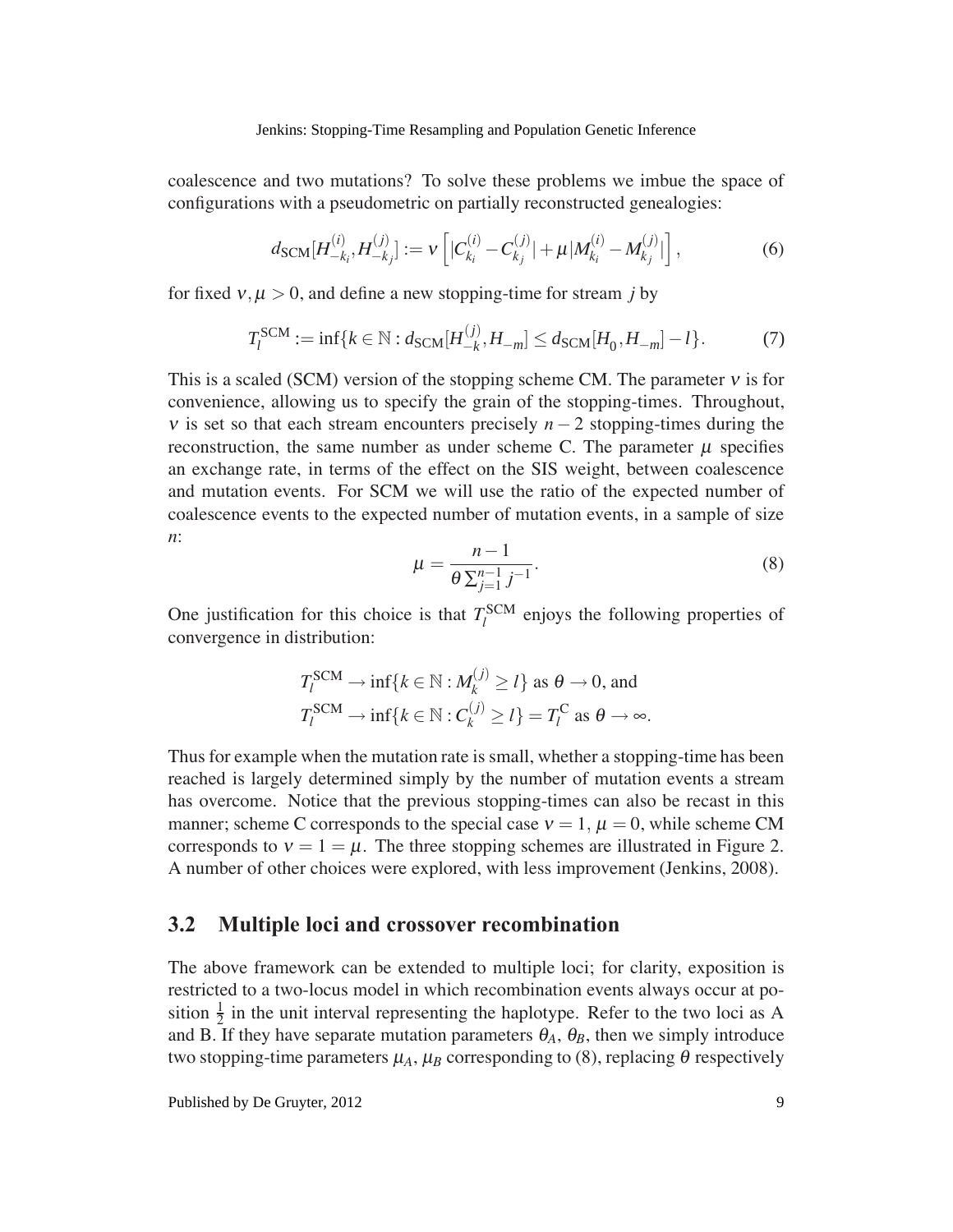

Figure 2: Illustration of each stopping scheme defined in the main text. Contours (solid red lines) represent stopping-times. The trajectory of a stream is a random walk projected onto two axes counting the number of coalescence events  $C_k$  and the number of mutation events  $M_k$ , starting at the origin. In the example shown, the rescaling under SCM corresponds to a small value of  $\theta$ ; now, more than two coalescence events are required to reach the next stopping-time compared with only one mutation event.

with  $\theta_A$  and  $\theta_B$ . We then count mutation events occurring to the two loci separately and adjust  $v$  so that the total number of stopping-times is unchanged.

Recombination introduces an additional complication. The state space of configurations now records the mutant alleles carried by each haplotype and also the regions over which a haplotype is ancestral to the present-day sample. For example, the two parents of a recombining haplotype ancestral over the whole of [0, 1] are themselves ancestral over only part of the interval, one over  $[0, \frac{1}{2}]$  and the other over  $(\frac{1}{2}, 1]$ . See Griffiths and Marjoram (1996) for full details of this concept and Jenkins and Griffiths (2011) for the specialization to two loci. Stopping-times are adjusted as follows. Rather than track the total number of coalescence events encountered, we should track the total length of ancestral material remaining. For stream *j* at step *k* this quantity will be denoted by  $L_k^{(j)}$ . For a fully-specified sample of *n* haplotypes we have  $L_0^{(j)} = n$ . This quantity then decreases, possibly taking on non-integral values, until  $L_m^{(j)} = 1$ . In each of the metrics above we replace  $C_k^{(i)}$ and  $C_k^{(j)}$  with  $L_k^{(i)}$  and  $L_k^{(j)}$  respectively (see also Larribe, 2003). Combining these observations, we arrive at a full, two-locus, definition for SCM:

$$
d_{\text{SCM}}[H_{-k_i}^{(i)}, H_{-k_j}^{(j)}] = \nu \left[ |L_{k_i}^{(i)} - L_{k_j}^{(j)}| + \mu_A |M_{k_i}^{A(i)} - M_{k_j}^{A(j)}| + \mu_B |M_{k_i}^{B(i)} - M_{k_j}^{A(j)}| \right], \quad (9)
$$

where  $M_k^{A(j)}$  and  $M_k^{B(j)}$  are the number of mutation events encountered by stream  $j$  at step  $k$ , at locus A and B respectively. Corresponding multi-locus definitions for schemes C and CM are obtained by setting  $v = 1$ ,  $\mu_A = \mu_B = 0$ , and  $v = \mu_A =$  $\mu_B = 1$ , respectively. In the following section we will compare the performance of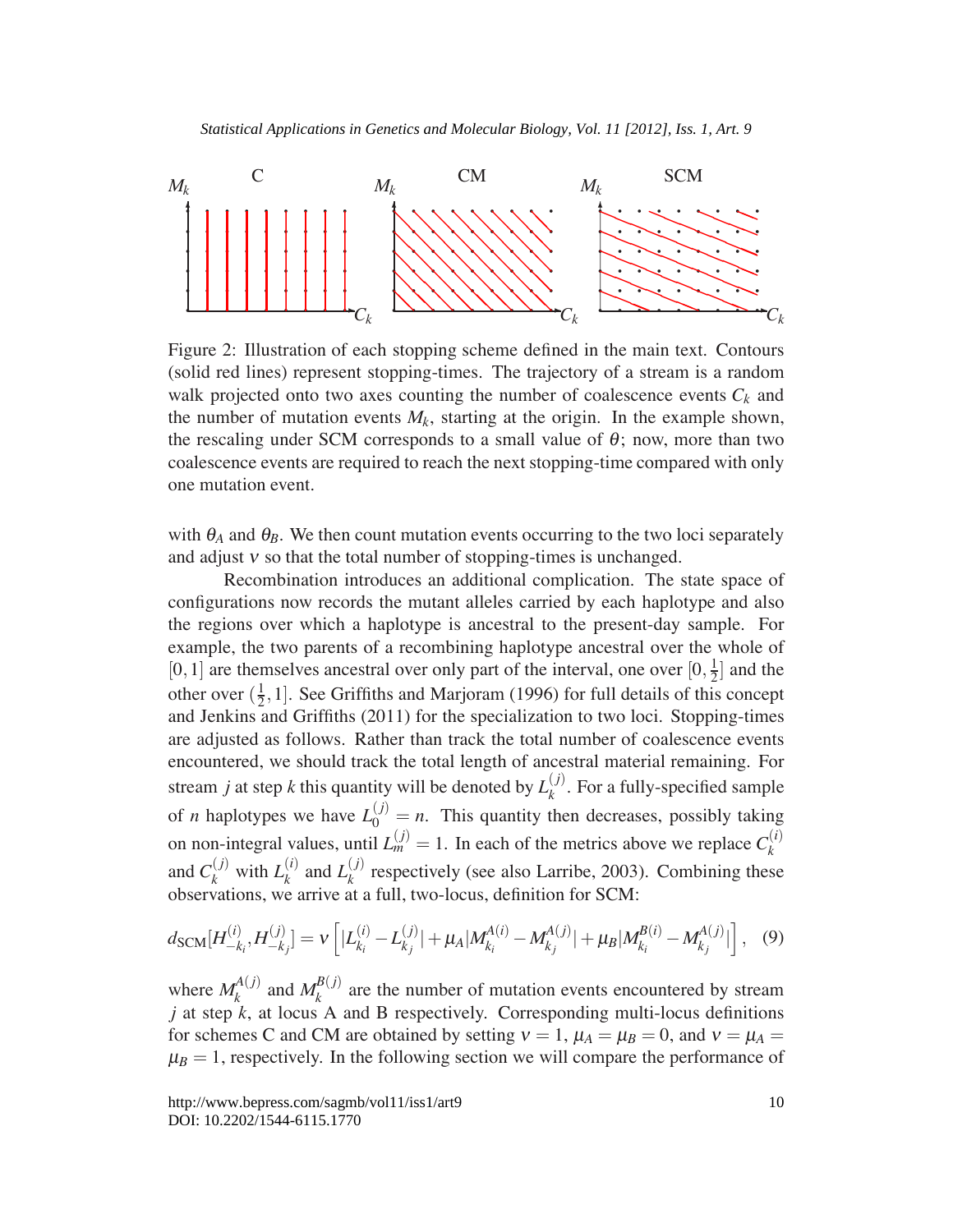the stopping schemes C, CM, and SCM, given by the appropriate choices for  $v, \mu_A$ , and  $\mu_B$  inserted into equation (9).

### **3.3 Simulation study**

To evaluate the performance of the stopping-times developed in the previous sections, we use the proposal distribution described in Jenkins and Griffiths (2011) for a two-locus, infinite sites model; recall though that stopping-time resampling is applicable to any sequential proposal distribution. I simulated a large number of datasets using ms (Hudson, 2002) under this model and under a variety of  $\rho$ values; motivated by the human data examined in Jenkins and Griffiths (2011) I fixed  $\theta_A = \theta_B = 3.5$  for simulating data and for the SIS driving values. The study was restricted to a modest  $n = 20$  and  $M = 10<sup>4</sup>$  runs, so that one is able to obtain an independent, 'true' estimate of the likelihood for each dataset using a much larger number of runs ( $M = 10<sup>7</sup>$ , without resampling). The unsigned relative error of the shorter runs compared to this 'true' value serves as our measure of performance:

$$
\frac{\widehat{L}(\Psi) - L(\Psi)}{L(\Psi)}\Bigg|, \tag{10}
$$

where  $\Psi = (\theta_A, \theta_B, \rho), \hat{L}(\Psi)$  is the likelihood estimate from a short run with resampling, and  $L(\Psi)$  is the likelihood estimate from the long run without resampling. The *distribution* of the unsigned relative error (10) can be estimated for a given dataset by constructing many independent estimates  $\widehat{L}(\Psi)$  on that dataset.

 $\overline{\phantom{a}}$  $\overline{\phantom{a}}$  $\mathbf{\mathbf{I}}$  $\mathbf{\mathbf{I}}$  $\overline{\phantom{a}}$ 

It is worth elaborating on this approach to obtaining a reliable measure of accuracy. Two other commonly used tools are the *standard error* (SE),  $s_e(k) =$  $\sigma_k/\sqrt{M}$ , and the *effective sample size*,  $ESS(k) = M/(1 + \sigma_k^2/\mu_k^2)$ , where  $\mu_k$  is the mean and  $\sigma_k$  the standard deviation of SIS weights constructed to the *k*th step (Kong et al., 1994). There are two issues with these tools. First, they must be estimated through the sample mean  $\hat{\mu}_k$  and sample standard deviation  $\hat{\sigma}_k$ , which introduces statistical difficulties:  $\hat{\sigma}_k$  is likely to *underestimate*  $\sigma_k$  even though it is unbiased, leading to an underestimated likelihood (Stephens and Donnelly, 2000) and an overconfidence in its accuracy. As a consequence, Fearnhead and Donnelly (2001) observe that while a low ESS is indicative of a poor estimate, a large ESS does not guarantee an accurate one. Second, these tools are designed for streams propagating independently, and we should not expect them to be meaningful when we also employ a resampling algorithm. For example, resampling so much that only one genealogy is left in the sample at the final step *m* will result in  $\hat{\sigma}_m = 0$  and hence  $ESS(m) = M$ , but it does not follow that the resulting likelihood estimate is optimal. Throughout the simulations presented in this article, I observed SE and ESS

Published by De Gruyter, 2012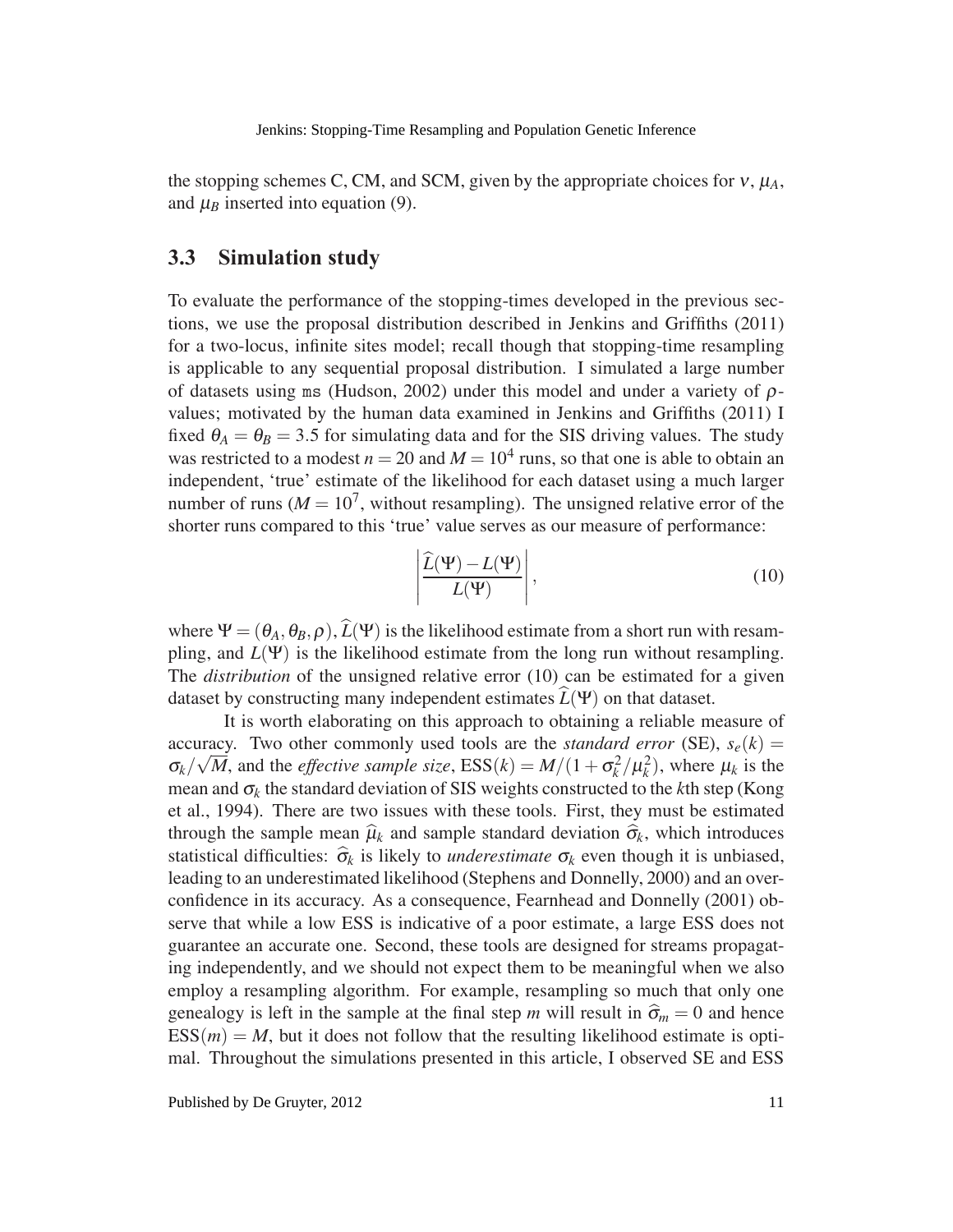to be better indicators of how often resampling had been performed than of the accuracy of the likelihood estimates, showing a roughly monotonic relationship with the number of resampling events incurred.

For these reasons it is necessary to look at the variability in likelihood estimates  $\widehat{L}(\Psi)$  from independent experiments on a given dataset, and, where possible, to construct a 'true' estimate against which to compare these experiments, as in (10). Of course, in real applications the latter will be unavailable.

First we examine the effect of the choice of stopping scheme from among those defined above. I computed a likelihood estimate for each scheme, using simulated datasets as described above. Since we do not know in advance the appropriate choice for the resampling parameter *B*, this procedure was repeated over a range of values. The range  $B = 2^{-4}, 2^{-3}, \ldots, 2^{14}$ , was sufficient to encompass the whole range of responses, from resampling at every step  $(B = 2^{-4})$  to no resampling at all  $(B = 2<sup>14</sup>)$ . For each choice of *B*, each stopping scheme, and each dataset I computed 25 independent likelihood estimates to find the distribution of the unsigned relative error defined in (10). The results for a dataset simulated with  $\rho = 5$  are shown in detail in Figure 3. As is clear from the boxplots, the stopping scheme SCM generally exhibits the lowest relative error in the likelihood. For many choices of *B* the likelihood estimate resulting from scheme C was essentially zero, resulting in an unsigned relative error of 1. This error was higher than if we had not done any resampling (right-most boxplot at  $B = 2^{14}$ ). For all choices of *B*, resampling under scheme C offered no improvement and in fact diminished the accuracy of the likelihood estimate. This pattern was typical of other datasets simulated under these parameters (not shown), though some showed a modest improvement near  $B = 2^{12}$ . For such datasets, this confirms the observation of Chen et al. (2005) that a small number of resampling events is preferable and too many becomes inefficient. This is also true here of the schemes CM and SCM, for which the optimal number of resampling events is small and positive, roughly 2–5. Importantly, scheme SCM is highly robust to misspecification of *B*; resampling too often is still preferable to no resampling at all. This is useful because in practical applications the optimal choice for *B* is not known: it will vary with the size and complexity of the dataset under examination and with the efficiency of the proposal distribution. On the other hand, resampling too often under scheme C or CM can be counterproductive.

To examine the effect of recombination rate on these results, this experiment was repeated for data simulated under a variety of choices of  $\rho$ . Figure 4 gives six examples. Again, our measure of performance is the distribution of the unsigned relative error (10). For clarity we focus on the median of this distribution. For the dataset simulated under a small recombination rate (panel  $\rho = 0.1$ ) the likelihood estimate is already quite accurate and resampling under any scheme offers little further improvement. Relative errors are smaller here as it is easier for the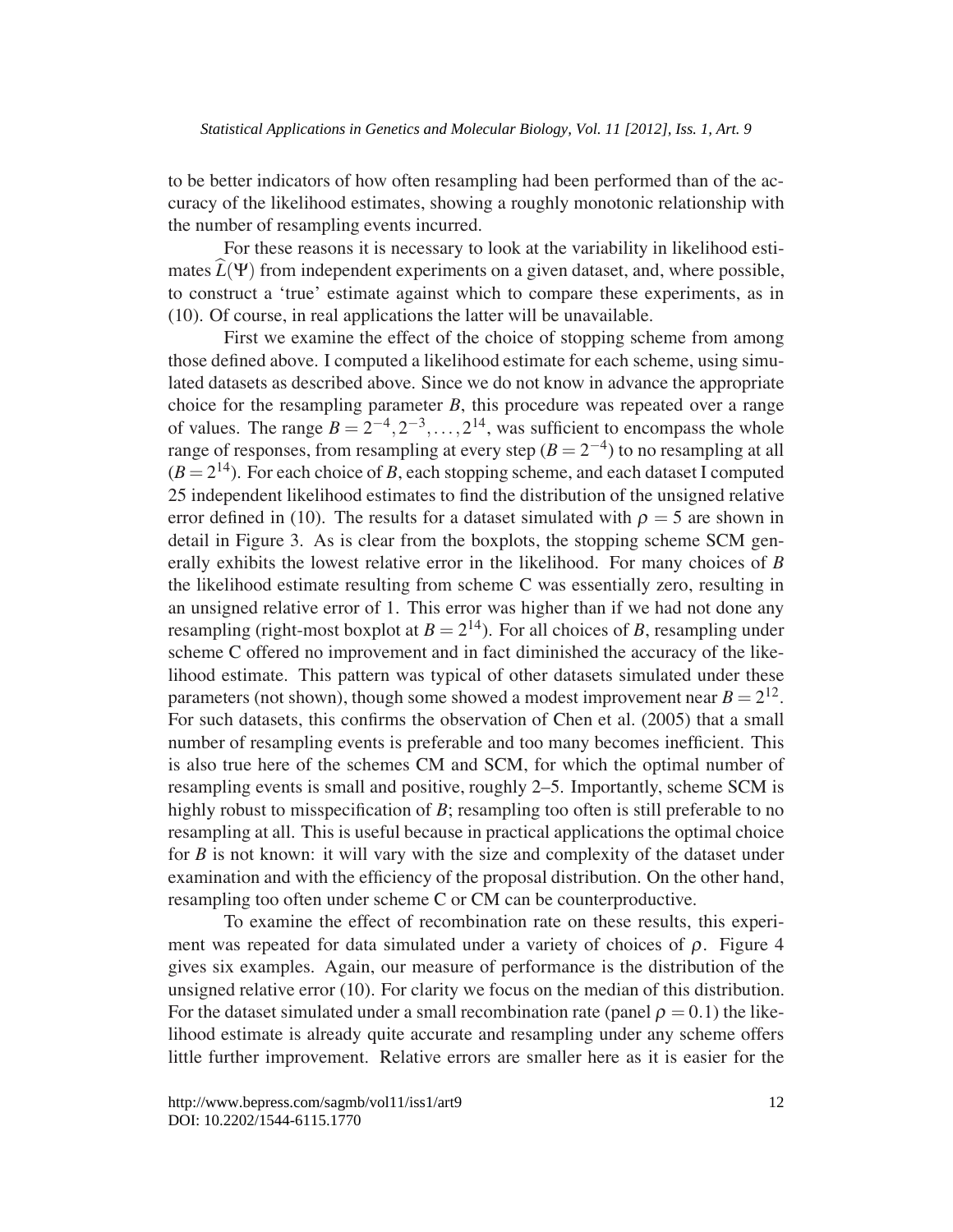

Jenkins: Stopping-Time Resampling and Population Genetic Inference

Figure 3: Performance of each stopping scheme on a simulated dataset with  $\rho = 5$ . The upper panels show boxplots of the distribution of the unsigned relative error of 25 independent likelihood estimates, repeated across a range of *B*. The lower panels show the number of resampling events incurred for that choice of *B*.

proposal distribution to explore those genealogies with few recombination events. The schemes CM and SCM perform similarly, although resampling under scheme C still diminishes the accuracy of its likelihood estimate. For intermediate recombination rates the performance of the stopping schemes on all the datasets shown here are in a clear ordering, with SCM producing the smallest relative errors and C the largest. In most cases the relative error of the likelihood estimate is minimized by using SCM and a small number of resampling events, as was the case for Figure 3. For the dataset simulated under a large recombination rate (panel  $\rho = 100$ ), with this number of runs none of the stopping schemes seems to have improved the likelihood estimate significantly, using any choice of *B*.

To confirm that these observations were not restricted to those datasets used in Figures 3 and 4, I repeated the procedure on a larger collection of 100 datasets for each of the same various choices of recombination parameter. For each combination

Published by De Gruyter, 2012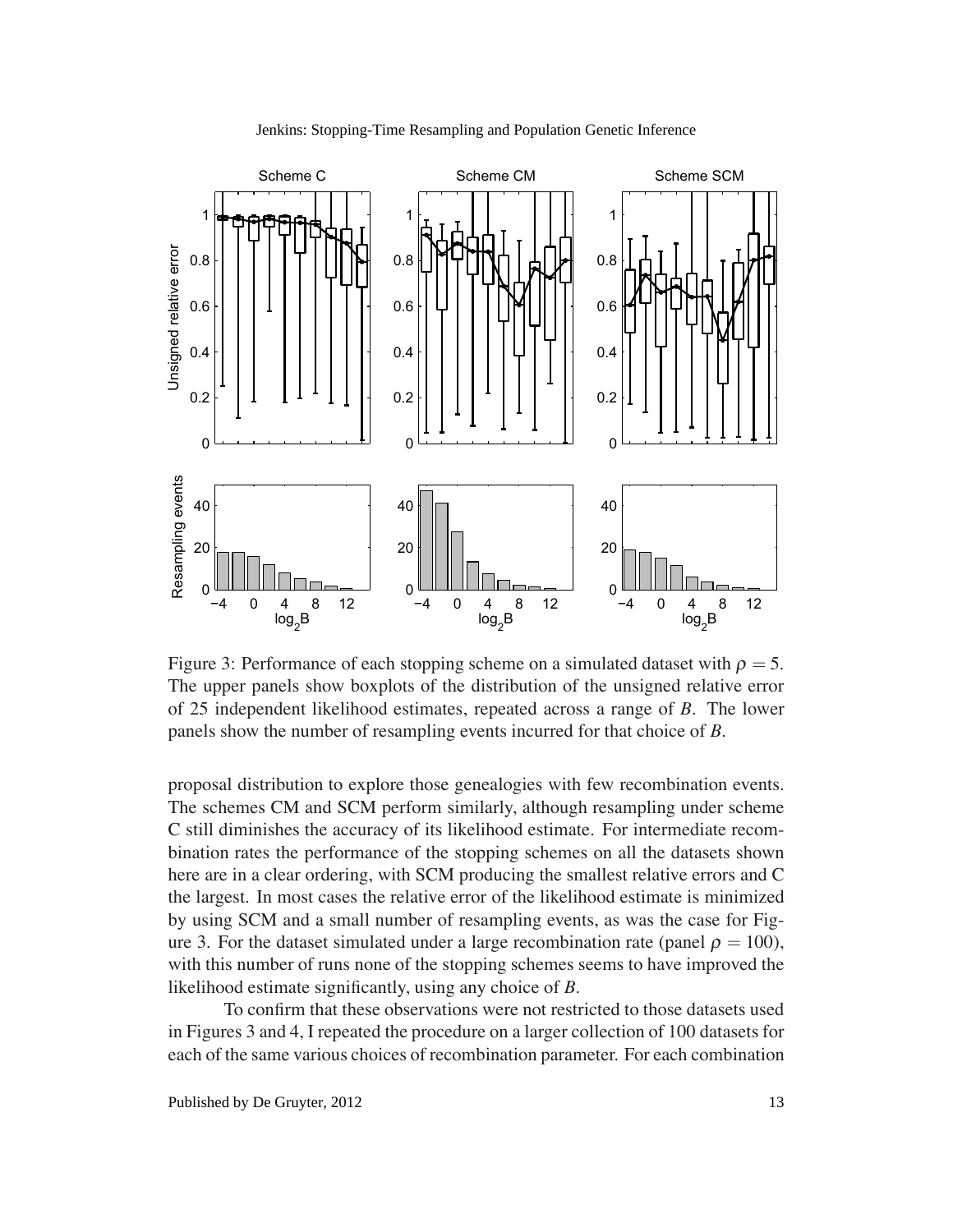

Figure 4: Performance of each stopping scheme on six datasets simulated under various choices of  $\rho$ . Each pair of plots shows the median unsigned relative error across 25 independent likelihood estimates, as a function of *B* (upper panels) and as a function of the number of resampling events (lower panels).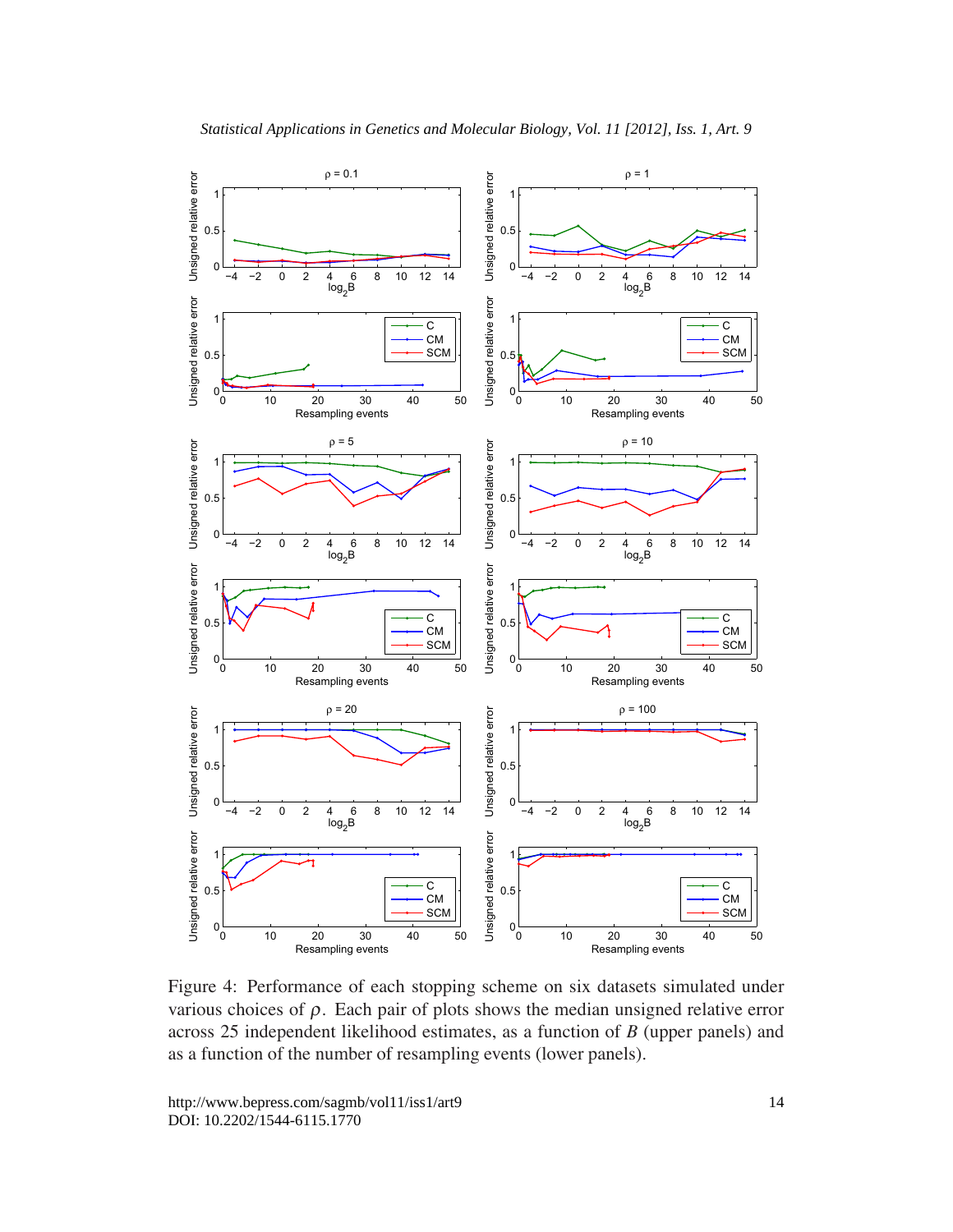Table 2: Performance of each stopping scheme on 100 simulated datasets under various choices of ρ. Shown are the median (lower, upper quartiles) of the unsigned relative errors of these 100 likelihood estimates when *B* is chosen to bring the mean number of resampling events close to two in each case.

| Scheme     | $\rho = 0.1$ | $\rho=1$     | $\rho = 5$   |
|------------|--------------|--------------|--------------|
| None       | (0.04, 0.28) | (0.10, 0.62) | (0.33, 0.88) |
|            | 0.14         | 0.28         | 0.71         |
| C          | (0.04, 0.34) | (0.09, 0.46) | (0.42, 0.96) |
|            | 0.09         | 0.23         | 0.74         |
| CM         | (0.03, 0.11) | (0.09, 0.34) | (0.23, 0.58) |
|            | 0.06         | 0.17         | 0.44         |
| <b>SCM</b> | (0.04, 0.14) | (0.07, 0.32) | (0.21, 0.73) |
|            | 0.07         | 0.16         | 0.41         |
|            |              |              |              |
| Scheme     | $\rho = 10$  | $\rho = 20$  | $\rho = 100$ |
| None       | (0.41, 0.93) | (0.48, 0.95) | (0.59, 0.98) |
|            | 0.79         | 0.77         | 0.86         |
| C          | (0.60, 1.00) | (0.52, 0.99) | (0.96, 1.00) |
|            | 0.91         | 0.91         | 1.00         |
| CM         | (0.27, 0.78) | (0.41, 0.94) | (0.94, 1.00) |
|            | 0.53         | 0.67         | 1.00         |
| <b>SCM</b> | (0.20, 0.62) | (0.31, 0.75) | (0.71, 0.99) |
|            | 0.40         | 0.57         | 0.93         |

of ρ and stopping scheme, I used a preliminary simulation to pick the value of *B* that brought the mean number of resampling events close to two; other parameters remained as before. Results are shown in Table 2. As is evident from the table, the patterns seen in Figure 4 do apply more generally. The stopping scheme SCM clearly outperforms the others over a wide range of  $\rho$ , except for  $\rho = 0.1$  where there is little difference between schemes and  $\rho = 100$  where resampling under any scheme offers no improvement.

## **4 Microsatellite data**

Similar reasoning to that used for infinite sites data can be used to design stoppingtimes under other mutation models. In this section we consider a single locus mutating under a stepwise mutation model. Under this model, the allele of a sampled haplotype is an integer, and a mutation event increments or decrements this value by one, each with probability  $\frac{1}{2}$ . This model is a simple representation for the number of repeat copies seen at a microsatellite locus.

The key difference between this and the previous mutation model is that the number of mutation events is no longer fixed. A mutation may or may not bring a configuration closer to its MRCA, and the metric used by the proposed stoppingtime should account for this. The term  $M_k^{(i)}$  in (6) is no longer a single-valued function for  $H_{-m}$ , and so we replace it with the following. Let  $n_k^{(j)}(z)$  denote the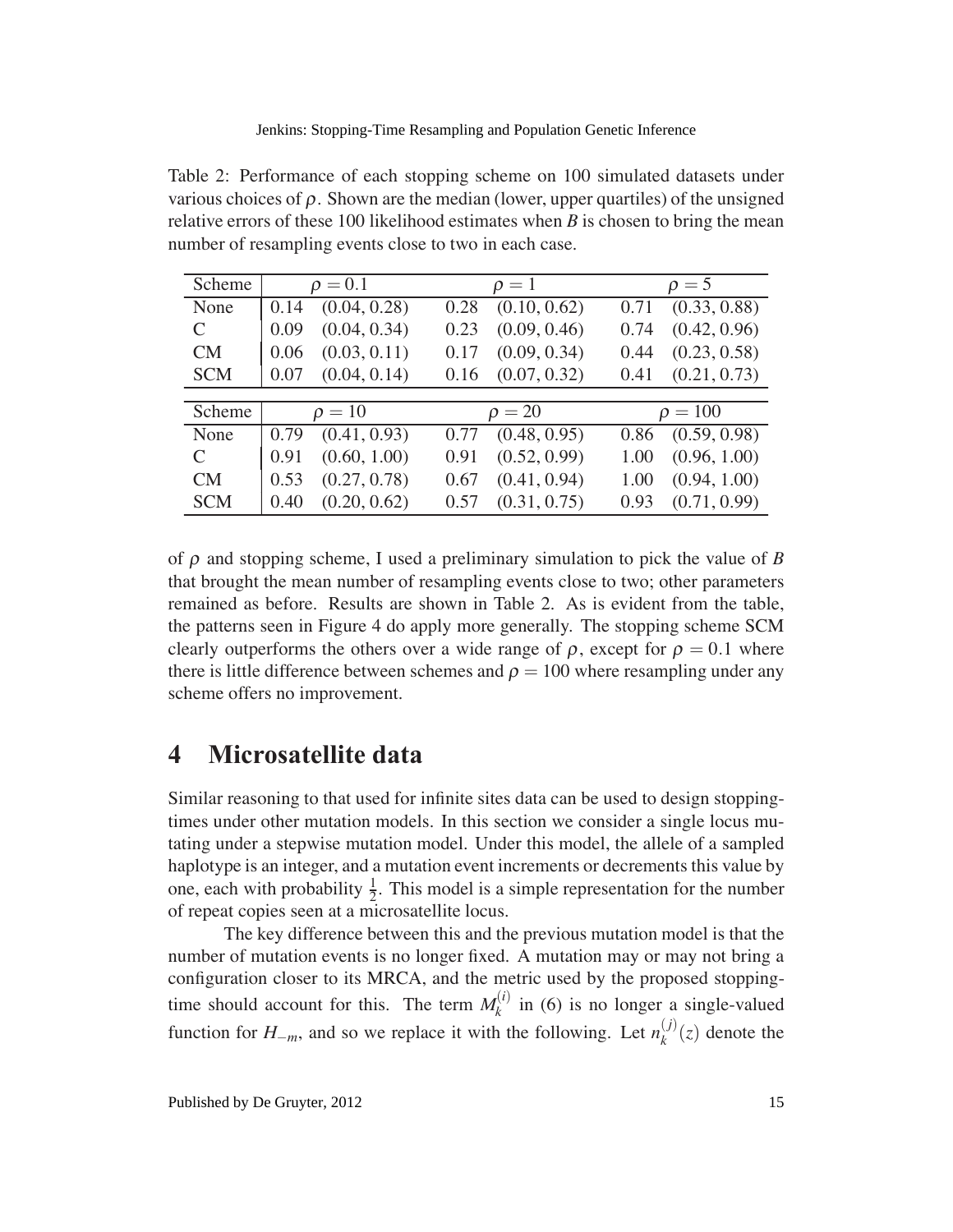number of copies of allele  $z \in \mathbb{Z}$  in the configuration of stream *j* at step *k* of the reconstruction, and define

$$
D_k^{(j)} = \max\{z \in \mathbb{Z} : n_k^{(j)}(z) > 0\} - \min\{z \in \mathbb{Z} : n_k^{(j)}(z) > 0\},\
$$

what will be referred to as the *diameter* of the configuration. Although the diameter of a configuration will fluctuate during the reconstruction of a genealogical history of the observed sample, it must approach zero as the reconstruction approaches its MRCA, and is thus appropriate for use in our stopping-time:

$$
d_{\text{SCD}}[H_{-k_i}^{(i)},H_{-k_j}^{(j)}] := v \left[|C_{k_i}^{(i)} - C_{k_j}^{(j)}| + \mu |D_{k_i}^{(i)} - D_{k_j}^{(j)}|\right],
$$

with

$$
T_l^{\text{SCD}} := \inf \{ k \in \mathbb{N} : d_{\text{SCD}}[H_{-k}^{(j)}, H_{-m}] \le d_{\text{SCD}}[H_0, H_{-m}] - l \},\tag{11}
$$

and  $v, \mu$ , and  $C_{k_i}^{(j)}$  defined as before. Incidentally, a more suitable choice for  $\mu$  than that given in equation (8) would be to replace the expected number of mutation events in its denominator with the expected diameter of a sample of size *n*. To my knowledge this is not known in closed-form except in the special case  $n = 2$  (Ohta and Kimura, 1973). Since the choice in (8) worked well, I do not pursue this further.

To gauge the improvement from this new stopping-time we revisit a dataset examined by Chen et al. (2005), who used a sample of  $n = 296$  allele counts sampled from locus G10M of brown bears from the Western Brooks Range of Alaska (Paetkau, Waits, Clarkson, Craighead, and Strobeck, 1997):

$$
(n_0(z))_{z=98,99,\dots,117} = \{0,0,0,0,0,24,134,16,32,81,0,8,0,1,0,0,0,0,0,0\}.
$$

(This has initial diameter 8.) Chen et al. (2005) applied the proposal distribution of Stephens and Donnelly (2000) with driving value  $\theta = 6$  and used what I have called stopping scheme C. They found that it offered more accurate likelihood estimation compared to the case without resampling. I performed a similar analysis using the stopping scheme SCD defined in equation (11) (and its unscaled counterpart, CD). Since it is difficult to further improve on the results of Chen et al. (2005), I reverted to the simpler proposal distribution of Griffiths and Tavaré (1994), also with driving value  $\theta = 6$ . For each stopping scheme, 25 independent likelihood estimates at  $\theta = 6$  were obtained from  $M = 10^4$  runs (setting  $B = 10$ ). As in previous sections, accuracy was measured by computing the distribution of the unsigned relative error (10). For this purpose we require one longer simulation of  $M = 10<sup>7</sup>$  runs without resampling; here I used the more efficient proposal distribution of De Iorio et al. (2005). Results are shown in Figure 5, which confirms that stopping scheme C improves on the implementation without resampling. We also find that stopping scheme SCD offers significant further improvement.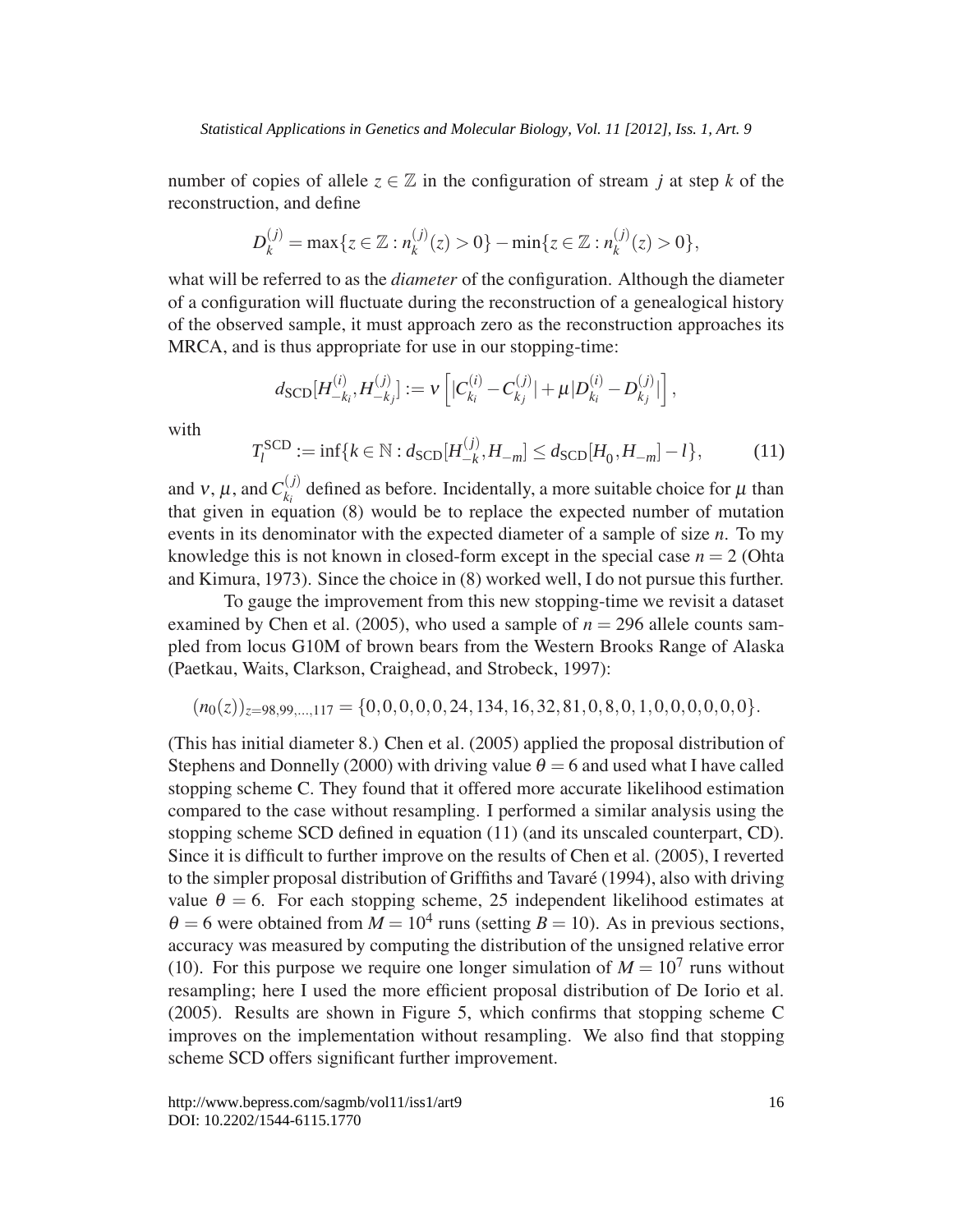

Figure 5: Performance of each stopping scheme on the brown bear dataset given in the main text. For each stopping scheme a boxplot was constructed from 25 independent likelihood estimates.

# **5 Discussion**

In this article we have overcome some limitations of the stopping scheme suggested by Chen and Liu (2000) and Chen et al. (2005) for improving the efficiency of SIS methods of likelihood estimation under the coalescent model. In particular, the schemes denoted SCM and SCD are recommended, since they incorporate a number of important features giving a marked improvement in the accuracy of likelihood estimation. First, they impose no computational burden above that of scheme C (whose own burden over a regular SIS algorithm is very small). Second, they combine information from the number of both coalescence and mutation events in an appropriate way. Third, they are robust to the choice of tuning parameter *B*. In particular, resampling too often is seldom worse than not resampling at all.

There is obvious scope for further improvements to the stopping schemes proposed here, and for the design of stopping schemes under other models. We have recast the problem to one of designing suitable (pseudo-)metrics on the space of partially reconstructed genealogies of the data, which will further help with intuition in new situations. For example, failures of the four-gamete test visible in infinite sites data require recombination events that are another obvious source of the 'intrinsic' contribution to SIS weight. One could add a third dimension to the plots in Figure 2 by measuring the minimum remaining number of recombination events required for a stream to reach its MRCA, although this quantity is not a simple function of the configuration and must be approximated or computed algorithmically (e.g. Lyngsø, Song, and Hein, 2005).

The challenges encountered in this article demonstrate that ideas from SMC are not wholly transferable to all situations in which SIS can be used. Here it was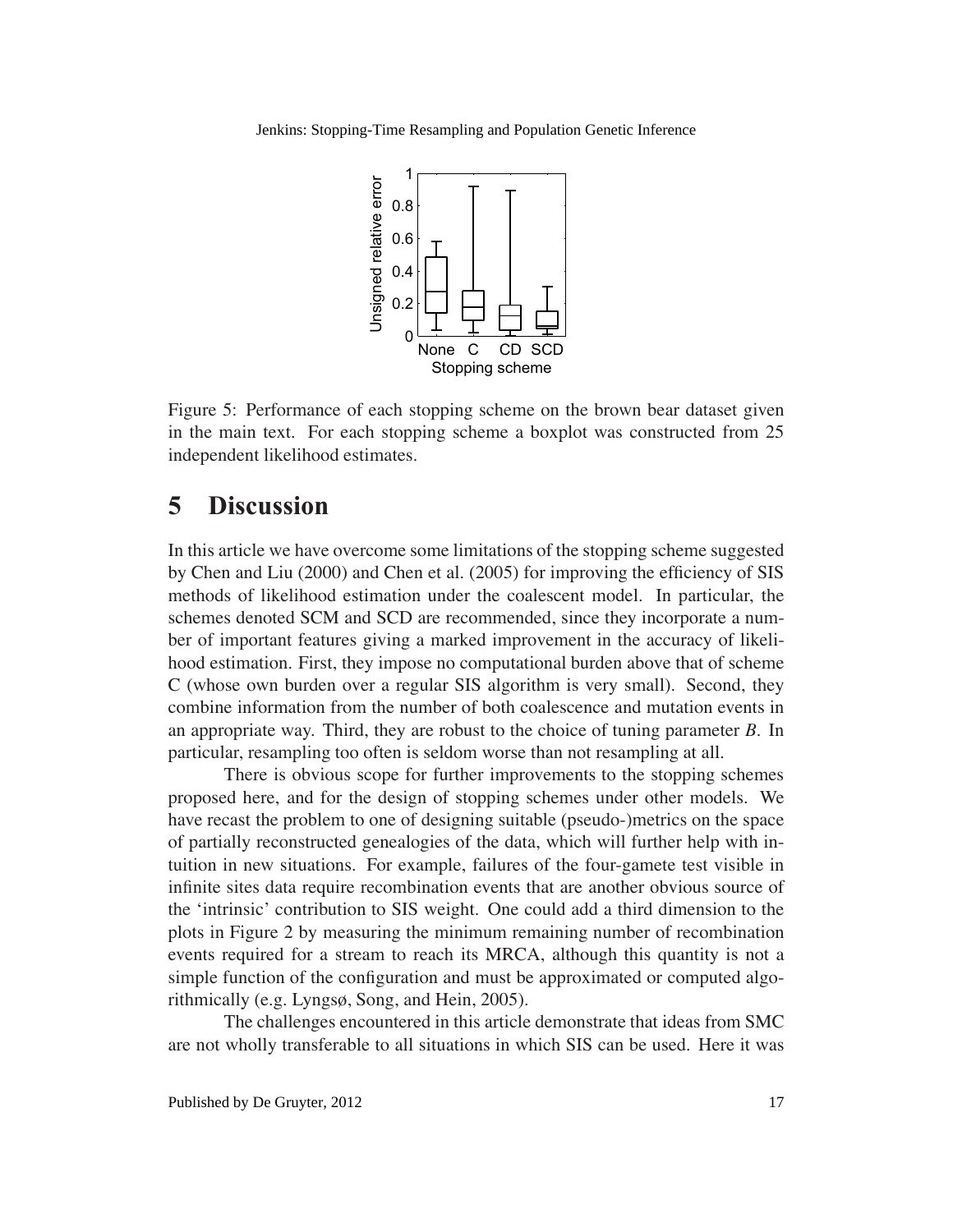important to adjust the resampling algorithm to account for the fact that the current SIS weight is a poor predictor of the final SIS weight, and it has been useful to think about a conceptual separation between 'intrinsic' and 'extrinsic' components of the SIS weight. These complications are not restricted to coalescent models. Modifications of SMC ideas to account for related problems also arise in, for example, solving partial differential equations (Chen et al., 2005), polypeptide folding (Zhang and Liu, 2002), and sampling paths of diffusion bridges (Lin, Chen, and Mykland, 2010). In addition to stopping-time resampling, another strategy to account for the fact that current and future SIS weight may be in poor correlation is to estimate the future SIS weight of a stream by pilot exploration (Zhang and Liu, 2002, Jenkins, 2008, Lin et al., 2010), and to adjust the resampling probabilities  $\{a^{(j)}: j = 1, ..., M\}$  accordingly. That is, at a resampling checkpoint one resamples a stream based on its expected SIS weight a few steps into the future, as estimated by a further small Monte Carlo sample of its possible future configurations. One allows a pilot 'team' to explore either forwards from the current position of the stream (Zhang and Liu, 2002) or backwards from the endpoint (Lin et al., 2010). Although some of these methods were developed with a specific application in mind, each is in effect dealing with a closely related underlying problem. It would be of great interest both to better characterize models for which these issues arise and to unify the optimal approach to their solution.

# **References**

- Beaumont, M. A., W. Zhang, and D. J. Balding (2002): "Approximate Bayesian computation in population genetics," *Genetics*, 162, 2025–2035.
- Chen, Y. and J. S. Liu (2000): "Discussion on "Inference in molecular population genetics" by M. Stephens and P. Donnelly," *Journal of the Royal Statistical Society: Series B*, 62, 644–645.
- Chen, Y., J. Xie, and J. S. Liu (2005): "Stopping-time resampling for sequential Monte Carlo methods," *Journal of the Royal Statistical Society: Series B*, 67, 199–217.
- De Iorio, M. and R. C. Griffiths (2004): "Importance sampling on coalescent histories I," *Advances in Applied Probability*, 36, 417–433.
- De Iorio, M., R. C. Griffiths, R. Leblois, and F. Rousset (2005): "Stepwise mutation likelihood computation by sequential importance sampling in subdivided population models," *Theoretical Population Biology*, 68, 41–53.
- Doucet, A. and A. M. Johansen (2011): "A tutorial on particle filtering and smoothing: fifteen years later," in D. Crisan and B. Rozovskii, eds., *The Oxford handbook of nonlinear filtering*, Oxford University Press.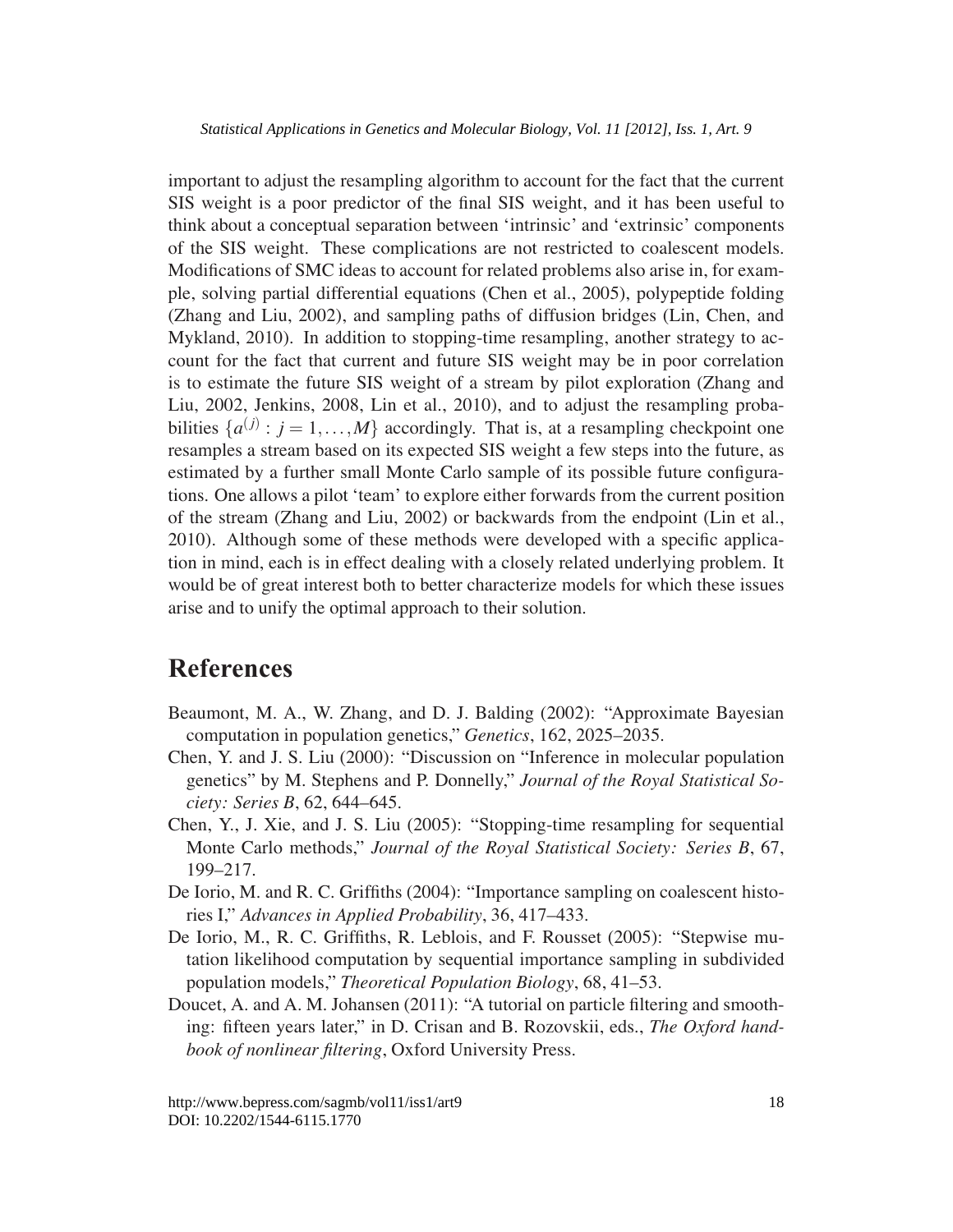- Fearnhead, P. (2008): "Computational methods for complex stochastic systems: a review of some alternatives to MCMC," *Statistics and Computing*, 18, 151–171.
- Fearnhead, P. and P. Donnelly (2001): "Estimating recombination rates from population genetic data," *Genetics*, 159, 1299–1318.
- Griffiths, R. C., P. A. Jenkins, and Y. S. Song (2008): "Importance sampling and the two-locus model with subdivided population structure," *Advances in Applied Probability*, 40, 473–500.
- Griffiths, R. C. and P. Marjoram (1996): "Ancestral inference from samples of DNA sequences with recombination," *Journal of Computational Biology*, 3, 479–502.
- Griffiths, R. C. and S. Tavaré (1994): "Simulating probability distributions in the coalescent," *Theoretical Population Biology*, 46, 131–159.
- Hey, J. and R. Nielsen (2004): "Multilocus methods for estimating population sizes, migration rates and divergence time, with applications to the divergence of *Drosophila pseudoobscura* and *D. persimilis*," *Genetics*, 167, 747–760.
- Hobolth, A., M. Uyenoyama, and C. Wiuf (2008): "Importance sampling for the infinite sites model," *Statistical Applications in Genetics and Molecular Biology*, 7, Article 32.
- Hudson, R. R. (2002): "Generating samples under a Wright-Fisher neutral model of genetic variation," *Bioinformatics*, 18, 337–338.
- Jenkins, P. A. (2008): *Importance sampling on the coalescent with recombination*, Ph.D. thesis, University of Oxford.
- Jenkins, P. A. and R. C. Griffiths (2011): "Inference from samples of DNA sequences using a two-locus model," *Journal of Computational Biology*, 18, 109– 127.
- Kong, A., J. S. Liu, and W. H. Hong (1994): "Sequential imputations and Bayesian missing data problems," *Journal of the American Statistical Association*, 89, 278–288.
- Kuhner, M. K., J. Yamato, and J. Felsenstein (2000): "Maximum likelihood estimation of recombination rates from population data," *Genetics*, 156, 1393–1401.
- Larribe, F. (2003): *Cartographie génétique fine par le graphe de recombinaison ancestral*, Ph.D. thesis, University of Montréal, (in French).
- Lin, M., R. Chen, and P. Mykland (2010): "On generating Monte Carlo samples of continuous diffusion bridges," *Journal of the American Statistical Association*, 105, 820–838.
- Liu, J. S. and R. Chen (1998): "Sequential Monte Carlo methods for dynamic systems," *Journal of the American Statistical Association*, 98, 1032–1044.
- Lyngsø, R. B., Y. S. Song, and J. Hein (2005): "Minimum recombination histories by branch and bound," in R. Casadio and G. Myers, eds., *Algorithms in Bioinformatics*, Springer Berlin/Heidelberg, 239–250.